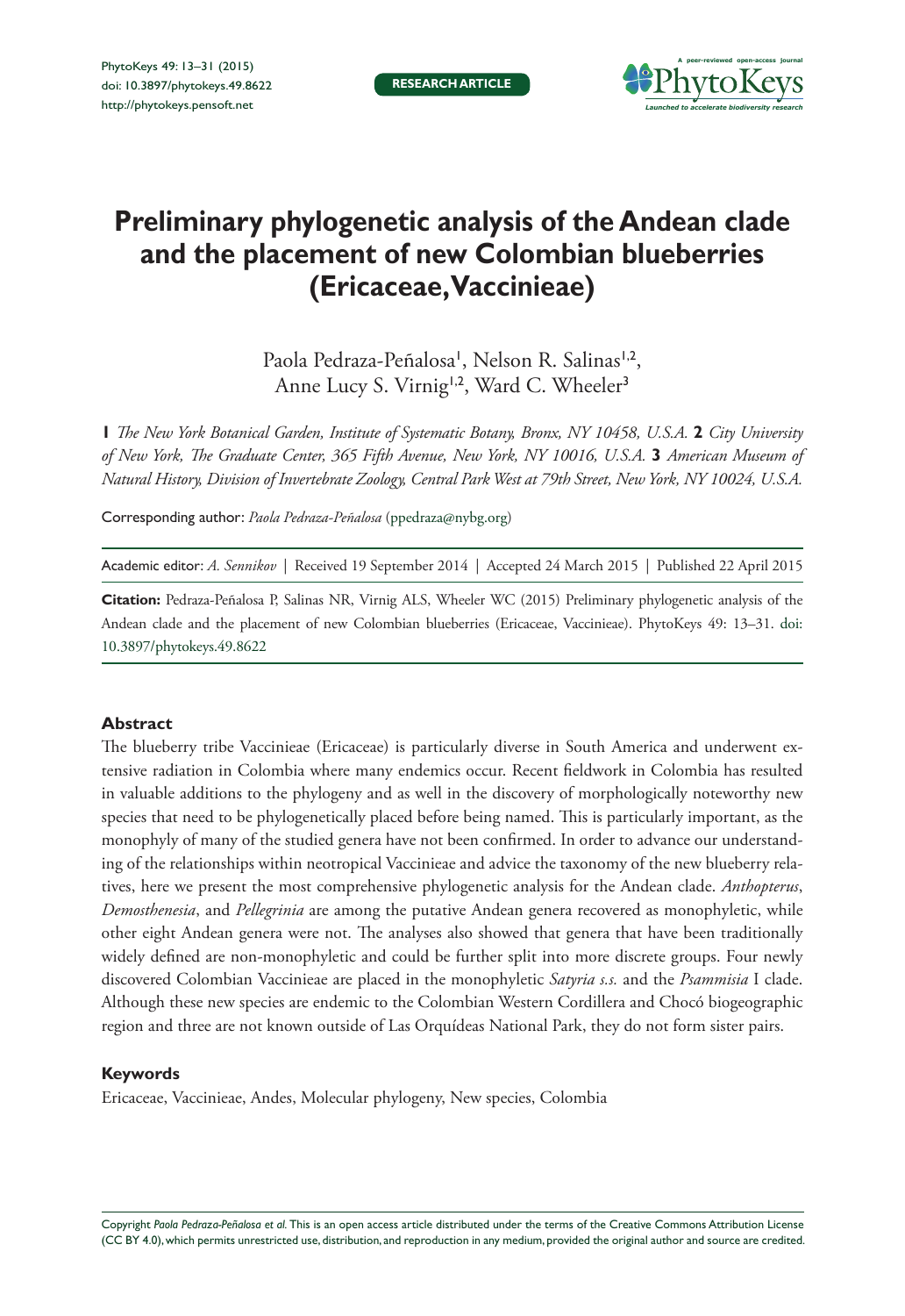# **Introduction**

In the neotropical regions, the most extensive radiation of the plant family Ericaceae took place in Colombia where there are 24 genera and 278 described species. Notably, about 55% of the Colombian Ericaceae are endemic to the country (Pedraza-Peñalosa unpubl.). Within Colombia, the greatest documented diversity of Ericaceae is found in the Western Cordillera and adjacent Chocó region, which belong to the Tropical Andes and Chocó biodiversity hotspots (Mittermeier et al. 1998; Myers et al. 2000), respectively. These hotspots have the highest angiosperm diversity in N South America (Morawetz and Raedig 2007), but despite their importance for the understanding of the genesis of the neotropical flora, entire lineages particularly rich in NW Colombia are missing in modern monographic and phylogenetic research, and not only in Ericaceae.

Over the past 40 years, major U.S. herbaria have observed a sharp decline (ca. > 85%; calculated between 1970–2009) in the number of Colombian specimens received and databased. This decline reflects the decrease in field-based projects and exchange of herbarium specimens due to a combination of safety concerns, complicated Colombian permitting legislation, and lack of funding.

It is only recently that Colombian Ericaceae are being included in molecular analyses (see *Disterigma* (Klotzsch) Nied. in Pedraza-Peñalosa 2009, 2010a, 2010b). The ongoing inventory of the vascular plants of Las Orquídeas National Park (LONP), strategically located in the confluence of the Colombian Tropical Andes and Chocó regions, has made available interesting new material of Ericaceae. LONP is a poorly known and isolated protected area in NW Antioquia within the general region with the greatest documented diversity and endemism of Ericaceae in the Neotropics (Luteyn 2002). Four new members of the tribe Vaccinieae stand out among the many other new plant species discovered in LONP. All of them are endemic to the Colombian Western Cordillera and Chocó biogeographic region, and three of them are endemic to LONP. Vaccinieae include the edible North American blueberries and South American *mortiños* and make up the bulk of Ericaceae in Colombia.

There are about 600 species of Vaccinieae in the Neotropics, currently placed in 30 genera, 28 of them endemic to the region (Luteyn 2002). Large-scale phylogenetic analyses of Vaccinieae are few. In a preliminary analysis of the entire tribe, Kron et al. (2002) found that the great majority of the neotropical taxa are resolved within an Andean clade. This clade has about 500 species (Pedraza-Peñalosa unpubl.) and includes species growing as far south as Bolivia. The only study of the N Andean blueberries is one that included 55 species and 14 Andean genera (Powell and Kron 2003). However, because Colombian taxa have been largely unavailable, Colombian species were largely absent from these studies.

Kron et al. (2002) and Powell and Kron (2003) are studies with different scopes, but both found a striking disparity between phylogenetic relationships and the current classification system, with 60–80% of the genera sampled resolved as not monophyletic. However, because tropical Ericaceae are very diverse, hard to collect and sometimes hard to sequence, phylogenetic analyses comprehensive enough to readdress generic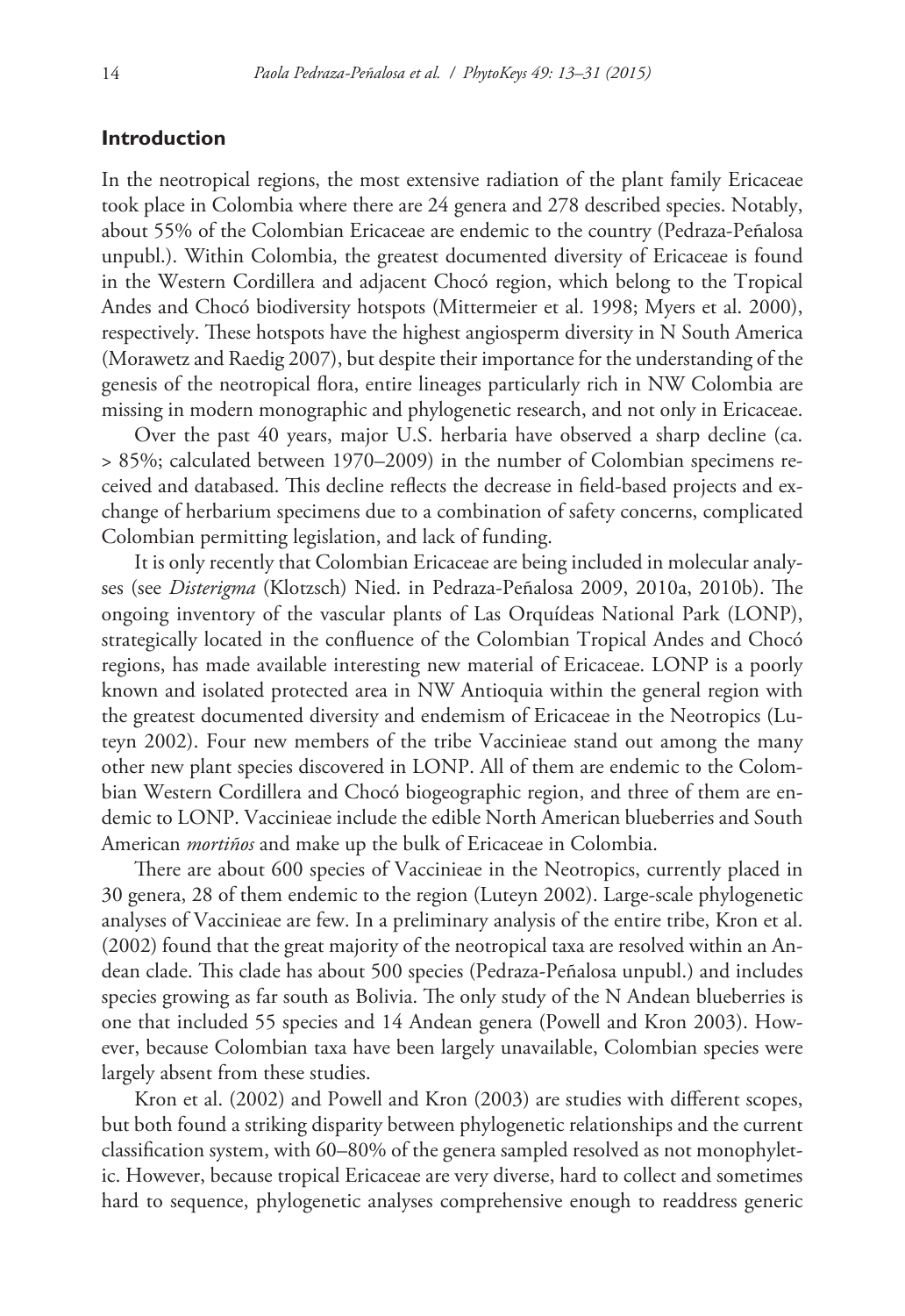limits are not available yet. In the absence of a phylogenetic based classification for Vaccinieae, the generic placement of novel species remains challenging, at best.

Morphology is most frequently the only tool available to determine the taxonomic identity of a new Vaccinieae and the morphology of the four new species from LONP place them in *Satyria* Klotzsch and *Psammisia* Klotzsch, both broadly-circumscribed groups that have been shown to be non-monophyletic. *Satyria* and *Psammisia* are both placed by nuclear and chloroplast molecular data within the Andean clade (Kron et al. 2002, Powell and Kron 2003). *Psammisia*, the second largest neotropical Ericaceae genus, is paraphyletic with respect to *Macleania* Hook., while the small-sized *Satyria* is polyphyletic. While the phylogenetic relationships of *Psammisia* and *Macleania* have not been addressed in more detail, molecular analyses revealed that the species of *Satyria* are placed in two clades that are not closely related to each other. *Satyria* from Central America and N South America are congeneric and form *Satyria* s.s. (including the type species, *S. warszewiczii* Klotzsch), whereas species of *Satyria* from S Peru and Bolivia cluster with representatives of *Thibaudia* Ruiz & Pav. ex J. St.-Hil. from the same geographic region, forming the *Thibaudia* clade, which is placed in a distant part of the phylogenetic tree (Powell and Kron 2003). All the previously mentioned groups, except for *Thibaudia*, are most diverse in N South America.

The objectives of this study are twofold, first, to provide the most comprehensive phylogenetic analysis yet for the entire Andean clade, second, to discover the evolutionary affinities of the novel taxa from LONP. These phylogenetic results will be used to guide their future naming. Although special emphasis has been placed in the representation of the neglected Colombian taxa, making of this dataset the largest published for neotropical Vaccinieae, more work is still necessary to elucidate intergeneric relationships within the Andean clade. Consequently, our results are still only preliminary, but they lay the groundwork for future detailed studies within and across Andean Vaccinieae. Lastly, although no attempt to reconstruct the evolution of morphological characters is made here, the morphology associated with the best-supported clades is briefly discussed when relevant.

## **Material and methods**

## Taxon sampling

Sequence data from 94 terminals (91 species), belonging to 20 putatively neotropical Vaccinieae genera, were analyzed. The sampling strategy followed that of Pedraza-Peñalosa et al. (2013), but with emphasis on taxa of Andean origin. Eighteen species endemic to Colombia were newly sequenced and for five other species that also grow outside Colombia, a population from Colombia was chosen. The sampled taxa exemplify different aspects of reproductive and vegetative morphology. They also represent the major clades recovered within Neotropical Vaccinieae in previous phylogenetic analyses, and also include species from the Caribbean/Mesoamerican clade. Emphasis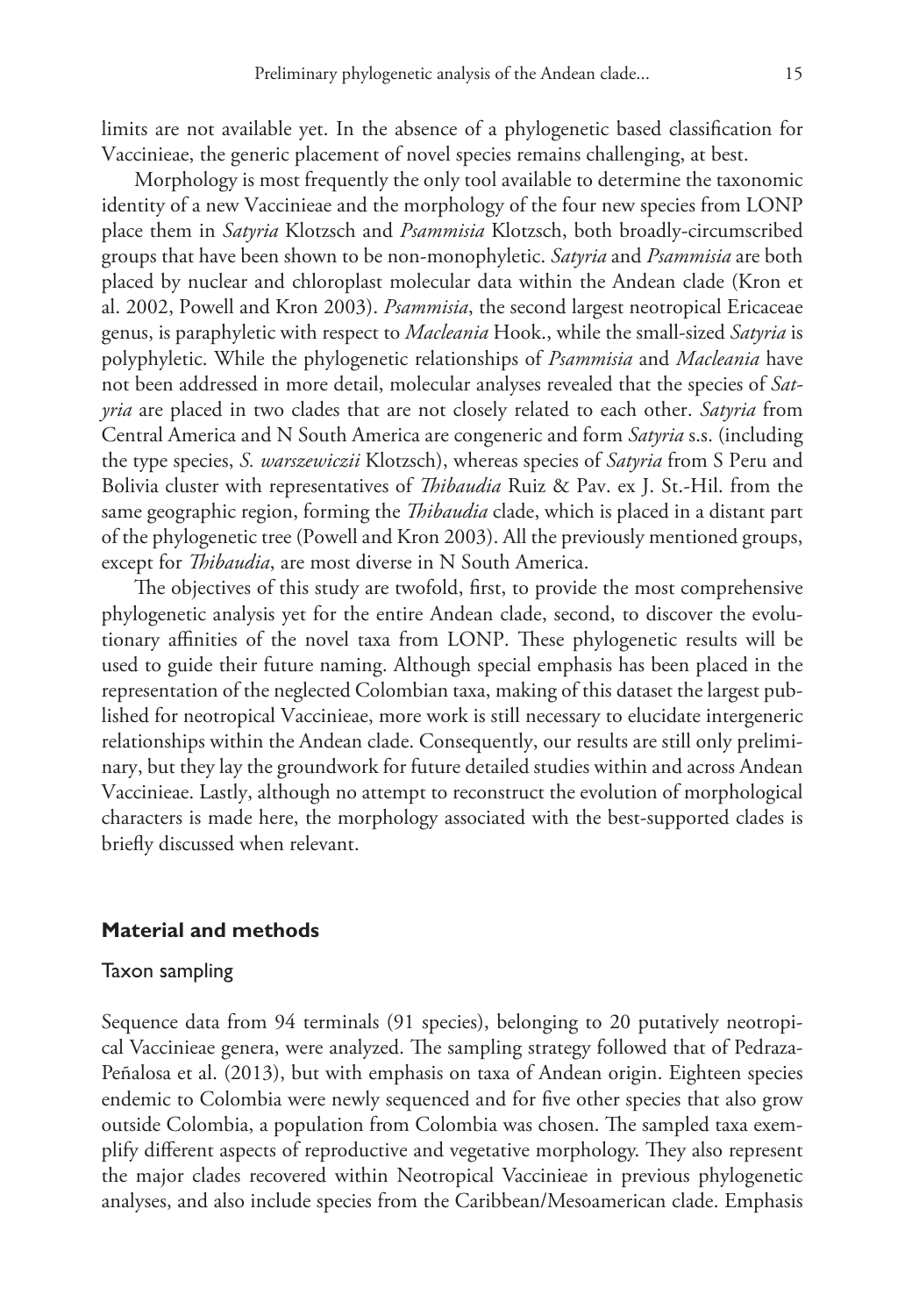was placed on sampling *Satyria*, *Macleania*, *Psammisia*, *Thibaudia* and *Cavendishia*  Lindl. For polymorphic species hard to identify or those whose variation is insufficiently known, more than one specimen was sequenced. For the plastic *Satyria grandifolia* Hoerold, two specimens recently collected in LONP (NW Colombia), each representing a separate morphospecies, were sequenced. These were analyzed along with the sequence already available in GenBank and originally collected in SW Colombia. Two specimens were also sequenced of the very rare and morphologically insufficiently understood *Psammisia mediobullata* Luteyn & Sylva, endemic to a small region of NW Antioquia (Colombia). Trees were rooted with *Gaylussacia baccata* (Wangenh.) K.Koch, a species from a genus of extra-neotropical origin that is basal with respect to all New World taxa (Kron et al. 2002).

#### DNA extraction and sequencing

A combination of nuclear (nrITS, 651 aligned bp.) and plastid (5' end of *ndhF*, ca. 1225 aligned bp.; *matK*, 1331 aligned bp.) markers were selected because of their number of phylogenetically informative characters in previous studies (Kron et al. 2002, Powell and Kron 2003, Pedraza-Peñalosa 2009, 2010a, Pedraza-Peñalosa et al. 2013). All procedures used during the DNA extraction and sequencing have been published previously (Pedraza-Peñalosa 2009). Sequences were edited with Sequencher 5.2.3 (Gene Codes Corporation). For this study, 93 new molecular sequences were produced (permits DTSA 033 SFF Galeras y otros; Acceso a Recursos Genéticos Res. 734 de 30 de Abril de 2007; 35-2005-INRENA-IFFS-DCB), the rest were gathered from GenBank; all accession numbers are provided in Table 1.

#### Analytical methods

A multiple sequence alignment was produced using MUSCLE (Edgar 2004) and the model of sequence evolution was estimated with jModelTest 2 (Guindon and Gascuel 2003, Darriba et al. 2012). Maximum Likelihood (ML) estimation of the phylogenetic relationships was conducted using RAxML (Stamatakis 2006), employing one thousand replicates with stepwise random taxon addition, starting MP trees, the GTRGAMMA model of evolution, and 1000 bootstraps (BS) inferences. The best ML tree was visualized with FigTree 1.3.1 [\(http://tree.bio.ed.ac.uk/](http://tree.bio.ed.ac.uk/)). The ML analyses were performed for each individual loci, partition (nuclear vs. plastid), and lastly, for the entire dataset.

## **Results**

The resulting topologies of the individual, partitioned (nuclear vs. plastid), and combined best ML trees are in general agreement (trees not shown) and no significant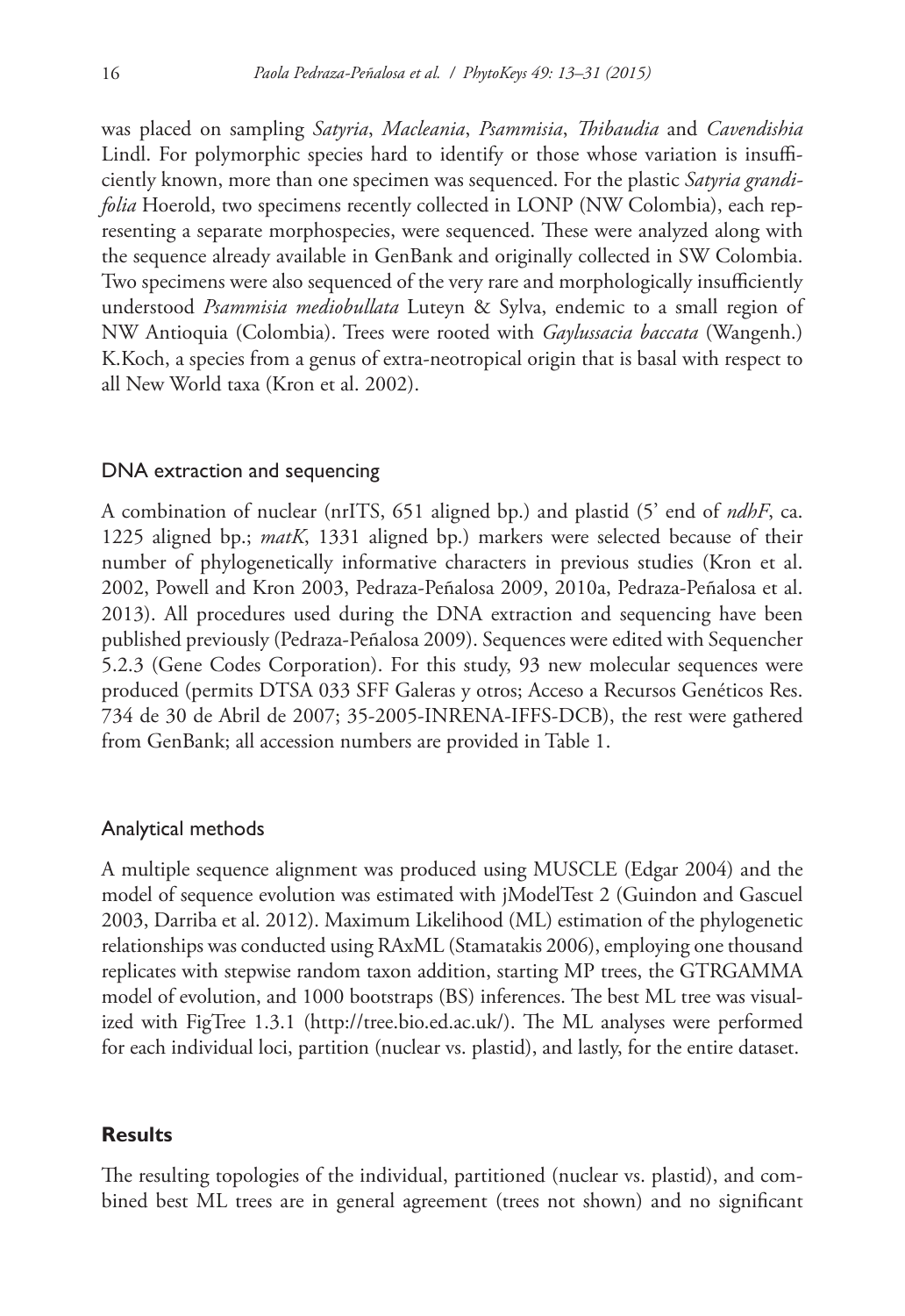Table 1. Species of Vaccinieae studied with their corresponding voucher specimens and GenBank accession numbers (ITS, *matK*, *ndhF*). m = missing, RBGE = Royal Botanic Garden Edinburgh, RBGK = Royal Botanic Garden Kew, LONP = Las Orquídeas National Park.

| <b>Species</b>                                                                                                                                         | <b>DNA</b> sample (GenBank)                                   |
|--------------------------------------------------------------------------------------------------------------------------------------------------------|---------------------------------------------------------------|
| Anthopterus revolutus (Wilbur & Luteyn) Luteyn                                                                                                         | Powell 20 (AY331866, AY331893, AY331920)                      |
| Anthopterus wardii Ball                                                                                                                                | Luteyn 15191 (AF382656, AF382746, AY331921)                   |
| Cavendishia grandifolia Hoerold (Subg. Cavendishia, sect.<br>Engleriana, ser. Engleriana)                                                              | Luteyn 8023(AY331869, AY331896, AY331924)                     |
| Cavendishia adenophora Mansf. (Subg. Cavendishia, sect.<br>Engleriana, ser. Engleriana)                                                                | Pedraza 1709 (KJ788222, KJ788253, KJ788191)                   |
| Cavendishia angustifolia Mansf. (Subg. Cavendishia, sect.<br>Engleriana, ser. Engleriana)                                                              | Pedraza 1769 (KJ788223, KJ788254, KJ788192)                   |
| Cavendishia bomareoides A.C.Sm. (Subg. Cavendishia, sect.<br>Callista)                                                                                 | Pedraza 1752 (KJ788224, KJ788255, KJ788193)                   |
| Cavendishia bracteata (Ruiz & Pav. ex J.St.-Hil.) Hoerold<br>(Subg. Cavendishia, sect. Cavendishia, ser. Cavendishia)                                  | Luteyn 14223 (AY331867, AY331894, AY331922)                   |
| Cavendishia capitulata Donn.Sm. (Subg. Cavendishia, sect.<br>Cavendishia, ser. Cavendishia)                                                            | Powell 10 (AY331868, AY331895, AY331923)                      |
| Cavendishia complectens Hemsl. subsp. striata (A.C. Smith)<br>Luteyn var. cylindrica Luteyn (Subg. Cavendishia, sect.<br>Cavendishia, ser. Imbricatae) | Pedraza 1749 (KJ788225, KJ788256, KJ788194)                   |
| Cavendishia leucantha Luteyn (Subg. Cavendishia, sect.<br>Cavendishia, ser. Deciduae)                                                                  | Pedraza 1768 (KJ788226, KJ788257, KJ788195)                   |
| Cavendishia lindauiana Hoerold (Subg. Cavendishia, sect.<br>Callista)                                                                                  | Pedraza 1766 (KJ788227, KJ788258, KJ788196)                   |
| Cavendishia martii (Meisn.) A.C.Sm. (Subg. Cavendishia,<br>sect. Quereme)                                                                              | Luteyn 15443 (AF382658, AF382747, AY331925)                   |
| Cavendishia micayensis A.C.Sm. (Subg. Chlamydantha)                                                                                                    | Pedraza 1888 (KJ788228, KJ788259, KJ788197)                   |
| Cavendishia pilosa Luteyn (Subg. Cavendishia, sect.<br>Cavendishia, ser. Cavendishia)                                                                  | Pedraza 1743 (KJ788229, KJ788260, KJ788198)                   |
| Cavendishia pubescens (Kunth) Hemsl. (Subg. Cavendishia,<br>sect. <i>Cavendishia</i> , ser. <i>Cavendishia</i> )                                       | Pedraza 1038 (KJ788230, KJ788261, KJ788199)                   |
| Cavendishia quereme (Kunth) Benth. & Hook. f. (Subg.<br>Cavendishia, sect. Quereme)                                                                    | Pedraza 1707 (KJ788231, KJ788262, KJ788200)                   |
| Cavendishia tarapotana (Meisn.) Benth. & Hook. f. var.<br>tarapotana Luteyn (Subg. Cavendishia, sect. Cavendishia,<br>ser. Cavendishia)                | Pedraza 1958 (KJ788232, KJ788263, KJ788201)                   |
| Cavendishia tryphera A.C.Sm. (Subg. Cavendishia, sect.<br>Engleriana, ser. Engleriana)                                                                 | Pedraza 1702 (KJ788233, KJ788264, KJ788202)                   |
| Ceratostema lanceolatum Bentham                                                                                                                        | Luteyn 15107 (AF382660, AF382749, m)                          |
| Ceratostema lanigerum (Sleumer) Luteyn                                                                                                                 | Luteyn 14216 (AY331870, AY331897, AY331926)                   |
| Ceratostema megabracteatum Luteyn                                                                                                                      | Luteyn 15037 (AF382661, AF382750, m)                          |
| Ceratostema rauhii Luteyn                                                                                                                              | Rauh 68468 (AY331871, AY331898, AY331927)                     |
| Ceratostema reginaldii (Sleumer) A.C.Sm.                                                                                                               | Luteyn 14159 (AY331872, AY331899, AY331928)                   |
| Ceratostema silvicola A.C.Sm.                                                                                                                          | ABG 90-1101 (=Pedraza 1021) (AY331873,<br>AY331900, AY331929) |
| <i>Demosthenesia mandonii</i> (Britton) A.C.Sm.                                                                                                        | Luteyn 15433 (AF382664, AF382751, m)                          |
| Demosthenesia spectabilis (Rusby) A.C.Sm.                                                                                                              | Luteyn 15474 (AF382665, AF382753, m)                          |
| Diogenesia alstoniana Sleumer                                                                                                                          | Luteyn 15196 (AF382672, AF382759, m)                          |
| Diogenesia racemosa (Herzog) Sleumer                                                                                                                   | Luteyn 15462 (AF382673, AF382760, AY331931)                   |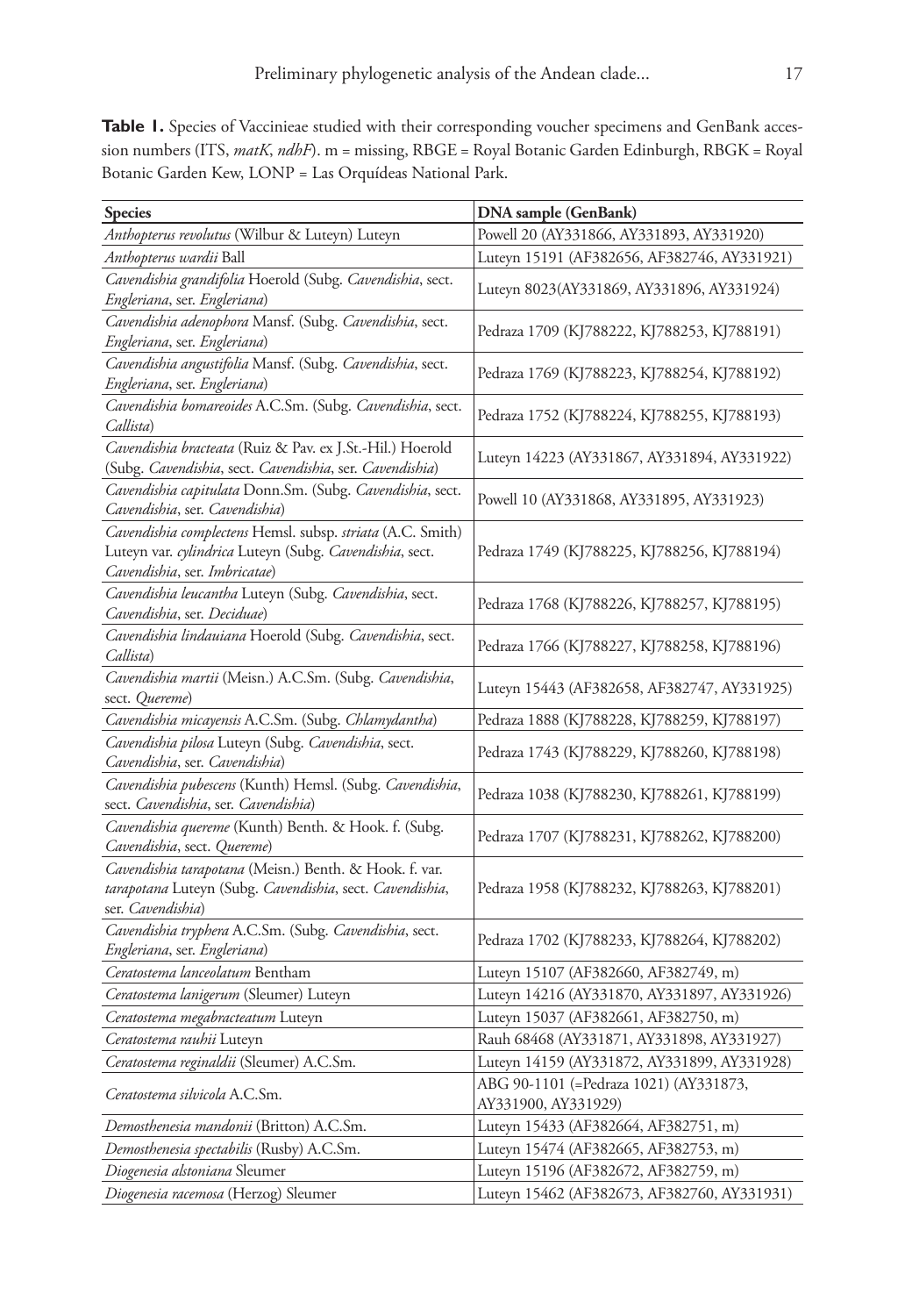| <b>Species</b>                                      | <b>DNA</b> sample (GenBank)                                 |
|-----------------------------------------------------|-------------------------------------------------------------|
| Disterigma agathosmoides (Wedd.) Nied.              | Pedraza 1001/Luteyn 15191 (FJ001671,<br>KC175470, FJ001710) |
| Disterigma pentandrum S.F.Blake                     | Pedraza 1201/Luteyn 15085 (FJ001693,<br>KC175465, FJ001733) |
| Disterigma pseudokillipiella Luteyn                 | Pedraza 1143, 1066 (FJ001694, KC175471,<br>FJ001735)        |
| Disterigma rimbachii (A.C.Sm.) Luteyn               | Pedraza 1018 (FJ001695, KC175463, FJ001736)                 |
| Disterigma trimerum Wilber & Luteyn                 | Luteyn 15568 (FJ001700, KC175464, FJ001741)                 |
| Gaylussacia baccata K.Koch                          | Floyd 858 (AF273713, m, m)                                  |
| Gonocalyx costaricensis Luteyn                      | Luteyn 15228 (AF382678, AF382764, m)                        |
| Gonocalyx megabracteolatus (Wilbur & Luteyn) Luteyn | Luteyn 14817 (AF382682, AF382767, m)                        |
| Macleania bullata Yeo                               | Luteyn 15724 (AF382679, U89758, AY331937)                   |
| Macleania coccoloboides A.C.Sm.                     | Luteyn 15852A (AF382680, AF382765,<br>AY331938)             |
| Macleania cordifolia Benth.                         | Pedraza 1884 (AY331877, AY331904, AY331939)                 |
| Macleania floribunda Hook.                          | Pedraza 1882 (FJ001704, m, FJ001745)                        |
| Macleania insignis M. Martens & Galeotti            | RBGK 1969-19236 (AF382681, AF382766,<br>AY331940)           |
| Macleania rupestris (Kunth) A.C.Sm.                 | Pedraza 1879 (KC175462, m, KC175457)                        |
| Notopora schomburgkii Hook.f.                       | Luteyn 15275 (AF382683, AF382768, AF419728)                 |
| Orthaea apophysata (Griseb.) A.C.Sm.                | van der Kloet 37694 (AF382685, AF382770, m)                 |
| Orthaea venamensis Maguire, Steyermark & Luteyn     | Luteyn 15277 (AF382687, AF382772, m)                        |
| Pellegrinia coccinea (Hoerold) Sleumer              | Luteyn 15646 (KC175461, KC175468, KC175453)                 |
| Pellegrinia hirsuta (Ruiz & Pav. ex G.Don) Sleumer  | Luteyn 15644 (KC175458, KC175466, KC175455)                 |
| Psammisia aberrans A.C.Sm.                          | Pedraza 1715 (KJ788234, KJ788265, KJ788203)                 |
| Psammisia breviflora (Benth.) Klotzsch              | Pedraza 2133 (KJ788235, KJ788266, KJ788204)                 |
| Psammisia dolichopoda A.C.Sm.                       | Luteyn 15006 (AF382690, AF382775, AF419730)                 |
| Psammisia ecuadorensis Hoerold                      | Luteyn 15033 (AF382691, AF382776, AY331942)                 |
| Psammisia ferruginea A.C.Sm.                        | Pedraza 1706 (KJ788237, KJ788268, KJ788206)                 |
| Psammisia grandiflora Hoerold                       | Pedraza 1101 (KJ788238, KJ788269, KJ788207)                 |
| Psammisia sp. nov. 1                                | Salinas 865 (KJ788243, KJ788274, KJ788212)                  |
| Psammisia sp. nov. 2                                | Pedraza 2134 (KJ788244, KJ788275, KJ788213)                 |
| Psammisia mediobullata Luteyn & Sylva "PP 2005"     | Pedraza 2005 (KJ788239, KJ788270, KJ788208)                 |
| Psammisia mediobullata Luteyn & Sylva "PP 2129"     | Pedraza 2129 (KJ788240, KJ788271, KJ788209)                 |
| Psammisia oreogenes Sleumer                         | Betancur 12349 (KJ788236, KJ788267, KJ788205)               |
| Psammisia pedunculata A.C.Sm.                       | Pedraza 1754 (KJ788241, KJ788272, KJ788210)                 |
| Psammisia ramiflora Klotzsch                        | Setaro 08M33 (KJ788242, KJ788273, KJ788211)                 |
| Psammisia sodiroi Hoerold                           | Luteyn 8021 (AY331878, AY331905, AY331943)                  |
| Psammisia ulbrichiana Hoerold                       | Luteyn 15170 (AY331879, AY331906, AY331944)                 |
| Satyria allenii A.C.Sm.                             | Luteyn 15292 (AF382692, AF382777, AY331945)                 |
| Satyria arborea A.C.Sm.                             | Pedraza 1741 (KJ788245, KJ788276, KJ788214)                 |
| Satyria boliviana Luteyn                            | Luteyn 15481 (AF382693, AF382778, AY331946)                 |
| Satyria bracteolosa A.C.Sm.                         | Pedraza 2411 (KJ788246, KJ788277, KJ788215)                 |
| Satyria cerander (Dunal) A.C.Sm.                    | Mori 25279 (AY331880, AY331907, AY331947)                   |
| Satyria grandifolia Hoerold                         | Luteyn 15204 (AF382694, AF382779, AY331948)                 |
| Satyria grandifolia Hoerold "PP 2350"               | Pedraza 2350 (KJ788247, KJ788278, KJ788216)                 |
| Satyria grandifolia Hoerold "PP 2408"               | Pedraza 2408 (KJ788248, KJ788279, KJ788217)                 |
| Satyria sp.                                         | Powell 9 (AY331882, AY331909, AY331953)                     |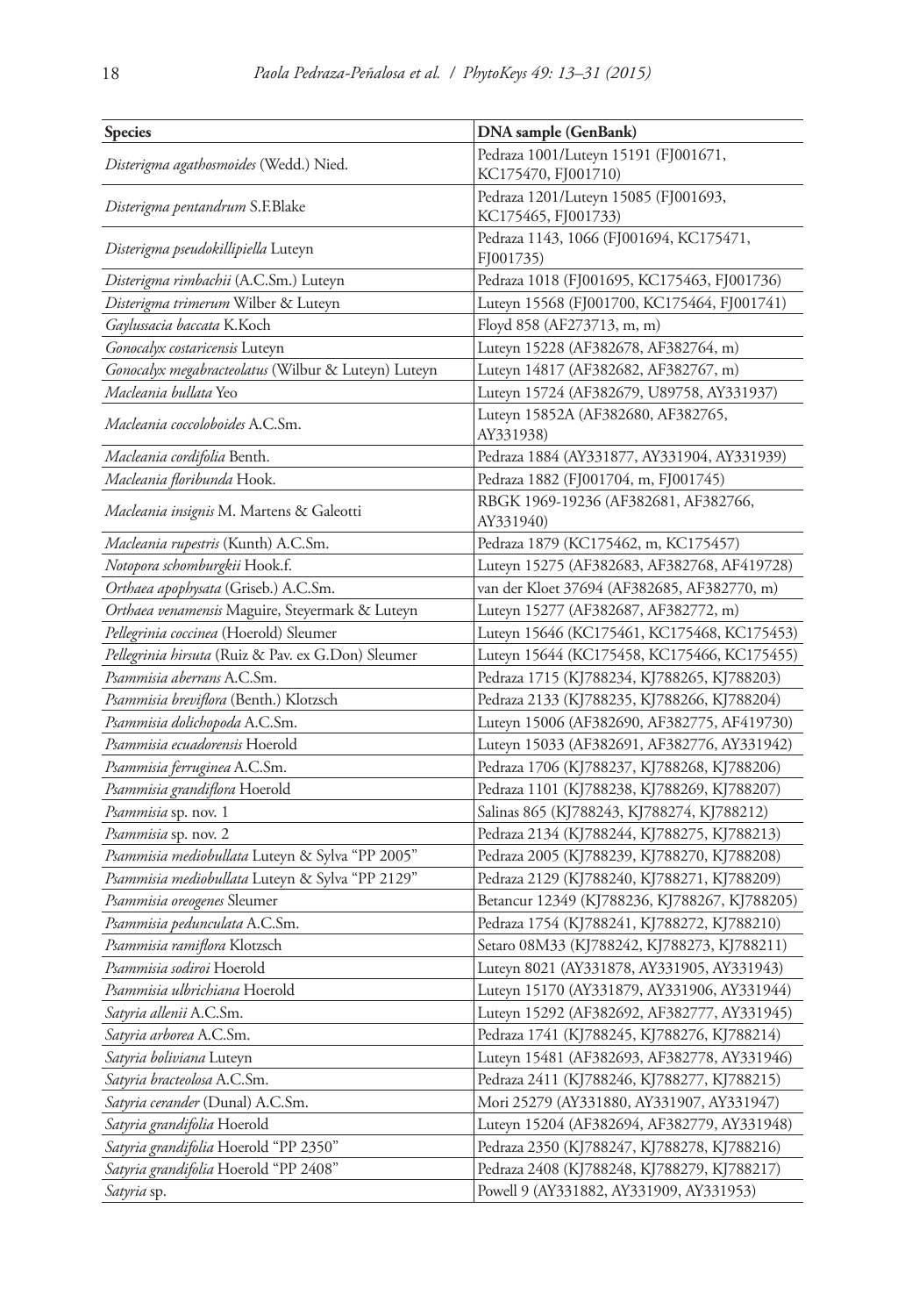| <b>Species</b>                                          | <b>DNA</b> sample (GenBank)                 |
|---------------------------------------------------------|---------------------------------------------|
| Satyria sp. nov. 1                                      | Pedraza 2436 (KJ788251, KJ788283, KJ788220) |
| Satyria sp. nov. 2                                      | Pedraza 1755 (KJ788252, KJ788282, KJ788221) |
| Satyria latifolia A.C.Sm.                               | Pedraza 1771 (KJ788249, KJ788280, KJ788218) |
| Satyria leucostoma Sleumer                              | Luteyn 15051 (AF382695, AF382780, AY331949) |
| Satyria meiantha Donn.Sm.                               | Luteyn 15236 (AF382696, AF382781, AY331950) |
| Satyria panurensis (Benth. ex Meisn.) Hook. f. ex Nied. | Luteyn 15247 (AF382697, AF382782, AY331951) |
| Satyria pilosa A.C.Sm.                                  | Pedraza 2349 (KJ788250, KJ788281, KJ788219) |
| Satyria polyantha A.C.Sm.                               | Powell 83 (AY331881, AY331908, AY331952)    |
| Satyria vargasii A.C.Sm.                                | Powell 75 (AY331883, AY331910, AY331954)    |
| Satyria ventricosa Luteyn                               | Luteyn 15293 (AY331884, AY331911, AY331955) |
| Satyria warszewiczii Klotzsch                           | RBGE 781009 (AF382698, U61314, AY331956)    |
| Themistoclesia sp. 1                                    | Luteyn 15653 (m, KC175467, KC175456)        |
| Thibaudia costaricensis Luteyn & Wilbur                 | Powell 16 (AY331887, AY331914, AY331963)    |
| Thibaudia densiflora (Herzog) A.C.Sm.                   | Luteyn 15459 (AF382708, AF382790, AY331964) |
| Thibaudia floribunda Kunth                              | Luteyn 15090 (AF382709, AF382791, AY331966) |
| Thibaudia inflata Luteyn                                | Luteyn 15029 (AY331889, AY331916, AY331967) |
| Thibaudia jahnii S.F.Blake                              | Luteyn 15258 (AF382710, AF382792, m)        |
| Thibaudia litensis Luteyn                               | Luteyn 15020 (AF382711, AF382793, AY331968) |
| Thibaudia macrocalyx J. Rémy                            | Luteyn 15444 (AY331890, AY331917, AY331969) |
| Thibaudia martiniana A.C.Sm.                            | Luteyn 15028 (AY331891, AY331918, AY331970) |
| Thibaudia pachyantha A.C.Sm.                            | Luteyn 15189 (AF382712, AF382794, AY331971) |
| Thibaudia parvifolia (Bentham) Hoerold                  | Luteyn 15212 (AF382713, AF382795, AY331972) |
| Thibaudia tomentosa Hoerold                             | Luteyn 15502 (AY331892, AY331919, AY331973) |
| Vaccinium crenatum (G.Don) Sleumer                      | Luteyn 14171 (AF382719, VCU89761, AF419742) |

conflicts were detected. Thus, the results and discussion will focus on the best ML tree obtained from the combined analysis (Fig. 1). Only the more robust groups recovered by this analysis and those relevant to the placement of the new species from LONP will be discussed in detail.

The general topology of the most likely reconstruction (ln*L*= -13984.363979) is congruent with previous phylogenetic analyses of neotropical Vaccinieae. Here, some species from the Guyana Shield and the South American páramos are of extra-neotropical origin (98% bootstrap) and sister to a large neotropical clade. The neotropical clade (97% bootstrap) comprises a small Mesoamerican/Caribbean clade (100% bootstrap) sister to a large Andean clade (100% bootstrap), where the vast majority of the species are found. The Andean clade is divided into two major groups, named here A and B (Fig. 1).

Andean clade A (Fig. 1), is the larger of the two major groups, but it is the least supported (< 50% bootstrap). *Disterigma s.s.* (100% bootstrap) forms a tritomy with *Thibaudia p.p*. (including *Satyria* from the Central Andes, 100% bootstrap) and a clade that includes the Homoandrous and Continuous Pedicel (HmCP; equal stamens and pedicel continuous with the calyx; 100% bootstrap) and the Heteroandrous and Articulate Pedicel (HtAP; unequal stamens and pedicel articulated with the calyx;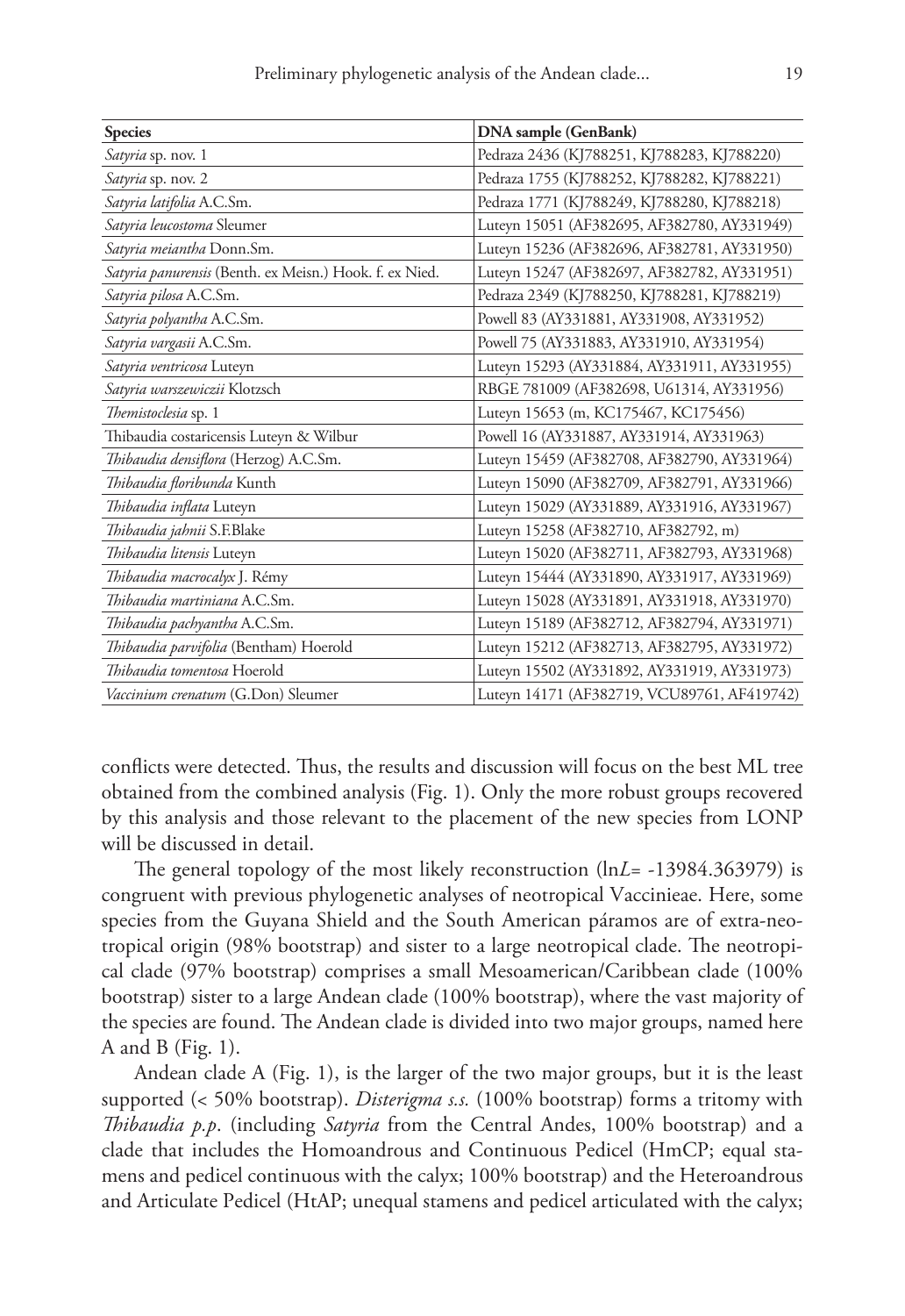

Figure 1. Phylogram of the best found Maximum likelihood hypothesis based on nuclear and plastid sequence data (ln*L*= -13984.363979). Bootstrap support values greater than 50% are shown in front of nodes.

99% bootstrap) clades. *Thibaudia* is polyphyletic with at least four independent origins within clade A and one species within clade B.

The HtAP group is the largest within clade A and *Cavendishia*, the most diverse of the neotropical genera (> 100 species), dominates it. *Cavendishia* is sister to the smaller *Satyria s.s.* (ca. 20 species). Sister to HtAP is the HmCP clade (*Anthopterus* + *Themistoclesia* + *Demosthenesia* + *Diogenesia* + *Pellegrinia* + *Thibaudia p.p.*), composed by putative genera that are very small or medium sized (5–30 species) (Fig. 1).

Andean clade B (64% bootstrap; Fig. 1) is made up of a clade previously denominated the Central Andes Segregated *Disterigma* (Pedraza-Peñalosa 2009, 2010a,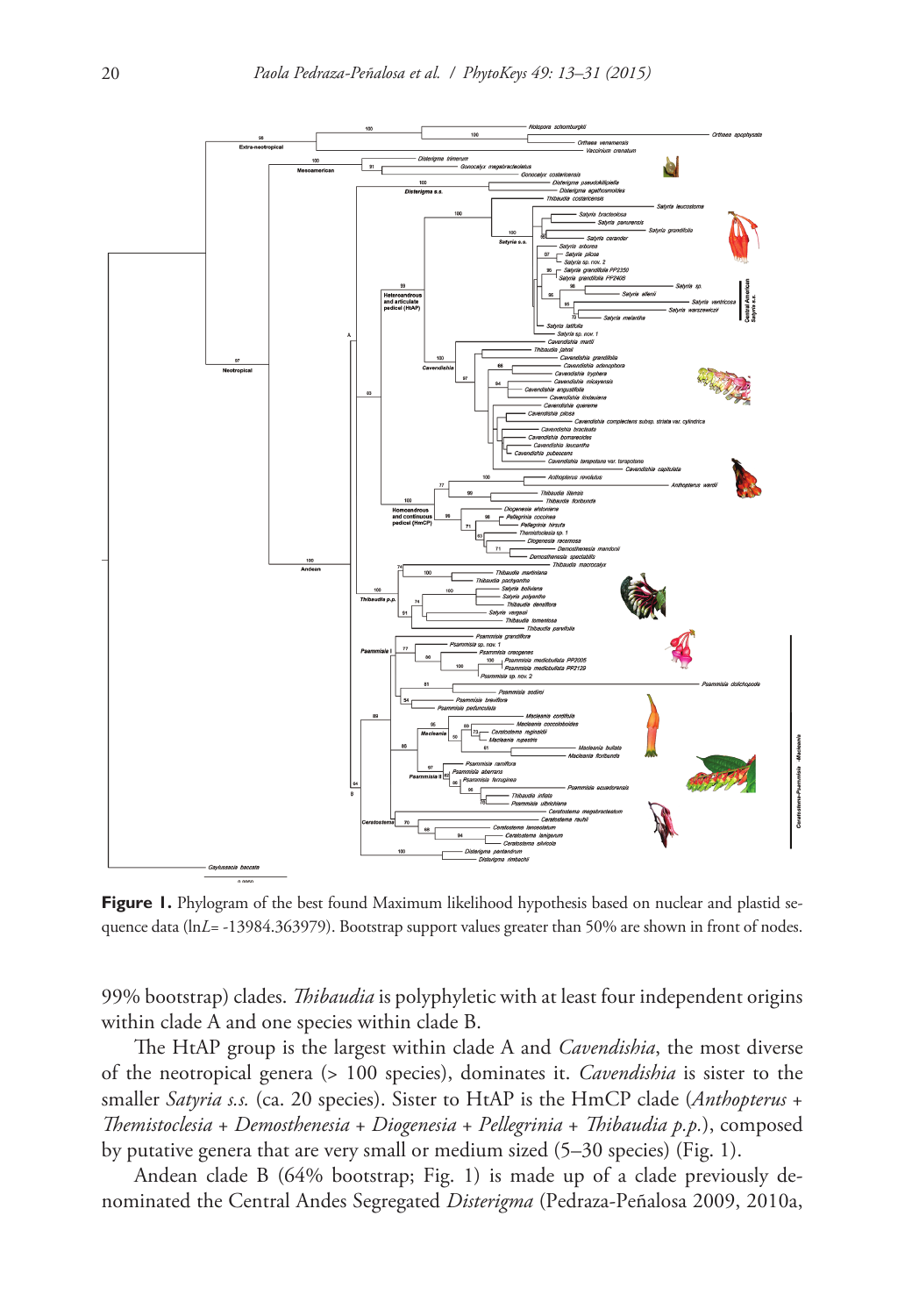2010b) (100% bootstrap), sister to a tritomy (89% support) that contains the nonmonophyletic *Ceratostema* Juss., *Macleania*, and *Psammisia*.

Overall, 73% of the genera of Andean origin (8 out of 11) for which more than one species was sampled were not monophyletic. The core *Disterigma* and *Satyria*  clades have already been identified by previous studies, along with the species that need to be segregated from them (Powell and Kron 2003, Pedraza-Peñalosa 2009, 2010a); *Disterigma s.s.* was subsequently monographed (2010b). Therefore, *Disterigma s.l.* will not be further discussed. *Anthopterus* Hook. (100% bootstrap), *Demosthenesia* A.C.Sm. [including the type species, *Demosthenesia mandonii* (Britton) A.C.Sm., 71% bootstrap], and *Pellegrinia* Sleumer (98% bootstrap) are among the few Andean genera resolved as monophyletic. *Gonocalyx* Planch. & Linden (91% bootstrap) is another monophyletic group, but is of Mesoamerican origin (Fig. 1).

#### *Satyria s.s.* clade

This HtAP subclade includes the majority of the sampled *Satyria* and is sister to *Thibaudia costaricensis* Hoerold. *Satyria s.s*. is strongly supported (100% bootstrap; Fig. 1); it includes the type of the genus, *S. warszewiczii*. *Satyria leucostoma* Sleumer forms a tritomy with the rest of *Satyria s.s*. The only well-supported groupings within *Satyria s.s.* are species pairs and a small subclade made up by taxa from Central America (96% bootstrap). Two of the sampled new species from LONP, *S.* sp. nov. 1 and *S.* sp. nov. 2, are placed within *Satyria s.s*.

# *Cavendishia* clade

In this clade (100% bootstrap; Fig. 1), *Cavendishia martii* (Meisn.) A.C.Sm. is strongly supported as sister to the rest. The only other well supported clade is the *C. micayensis*– *C. lindauiana* clade (≥ 94% bootstrap). *Thibaudia jahnii* S.F. Blake, from Venezuela, is included, and is sister to the Ecuadorean *C. grandifolia* Hoerold (support weak).

## *Thibaudia p.p.* clade

Within this clade (100% bootstrap; Fig. 1), *Thibaudia macrocalyx*–*T. pachyantha* form a cluster (74% bootstrap) sister to a clade (91% bootstrap) that contains three species of *Satyria* mixed with other species of *Thibaudia*.

# *Psammisia*–*Ceratostema*–*Macleania* clade

Within the Andean clade B, *Psammisia* is split in two clusters (Fig. 1). The largest of the groupings, *Psammisia* I clade (< 50% bootstrap), is part of a tritomy that also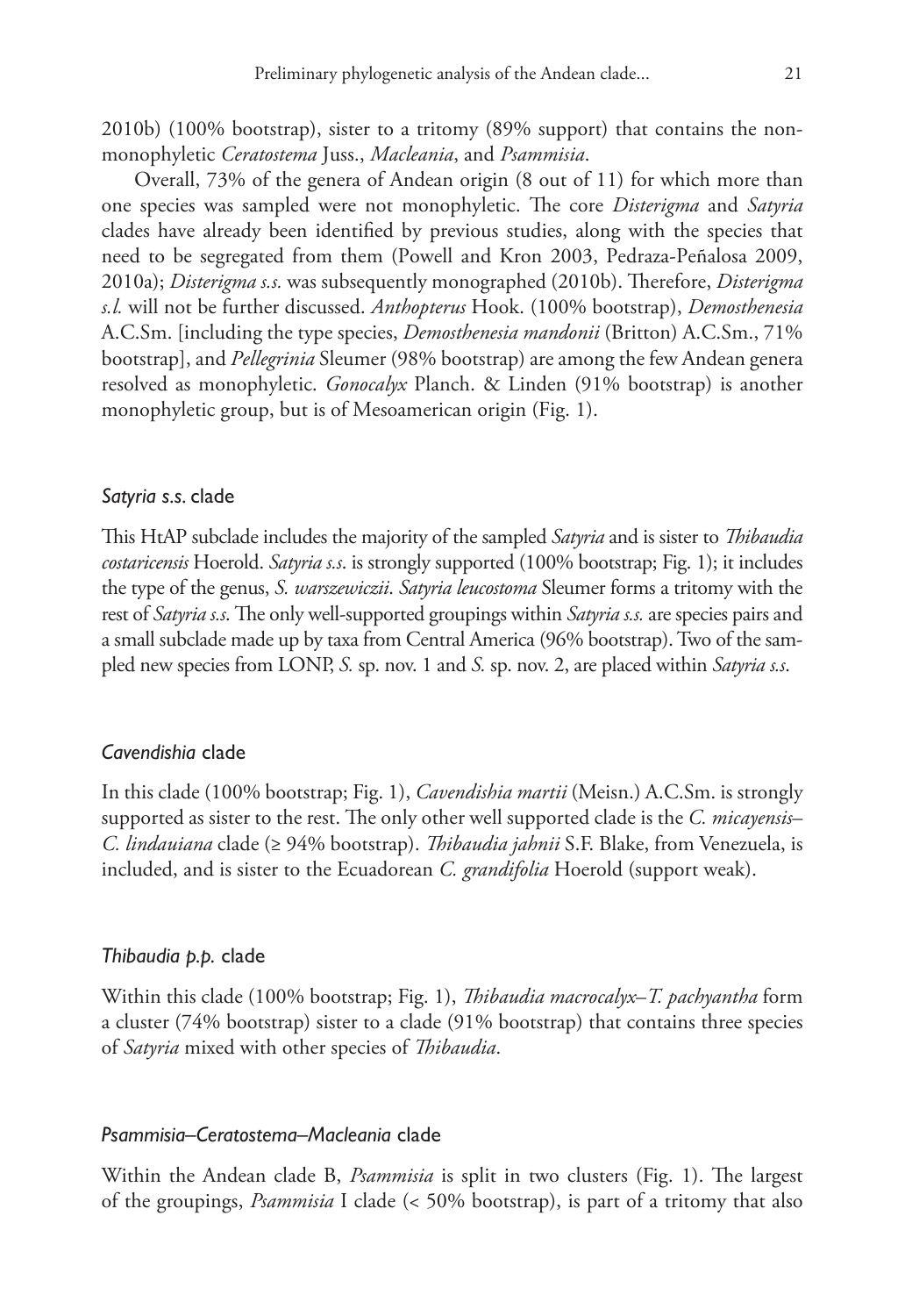contains *Ceratostema* (< 50% bootstrap) and the *Psammisia* II + *Macleania* clade (86% bootstrap). *Psammisia* II (97% bootstrap) (including *Thibaudia inflata* Luteyn) is sister to *Macleania* (96% bootstrap). Neither *Ceratostema* nor *Macleania* are monophyletic as *C. reginaldii* (Sleumer) A.C.Sm. is derived within *Macleania*. The other two sampled new species from LONP are resolved within *Psammisia* I.

## **Discussion**

The two main groupings within the Andean clade, clades A and B (Fig. 1), also appear in previous studies with large generic coverage (see Kron et al. 2002, Pedraza-Peñalosa et al. 2013). However, these studies differ in their generic sampling and the groups in which they disagree are either poorly supported or sampled, making detailed comparisons difficult. The following are the most significant findings.

#### HtAP clade

This strongly supported group (99% bootstrap; Fig. 1) is among the largest Andean Vaccinieae subclades with an estimated 170 species, most of them *Cavendishia*. Heteroandrous taxa are very distinctive within Vaccinieae and are characterized by having strongly unequal stamens in which the filaments and/or anthers of adjacent stamens (each corresponding to one of the two staminal whorls) alternate in length. When there are differences in anther size, dimorphism can be also expressed in anther shape (*Satyria s.s.*) and orientation of the tubule aperture (*Satyria s.s.*, *Cavendishia*). However, differences in this latter feature are poorly documented in species descriptions and are at times slight, and neither its extent nor its consistency is clear.

A close evolutionary relationship between *Satyria s.s.* and *Cavendishia* was first proposed by Smith (1932) who suggested that even though the genera are distinct, they form a separate group within Vaccinieae having staminal dimorphism in common. However, the nature of the dimorphism is quite different in each group, as pointed out below, and it should be further examined. Smith included the also dimorphic *Orthaea* within this group, but Andean species of *Orthaea* were not included in this analysis as it is currently being studied in detail (revision in preparation by N. R. Salinas).

Lastly, the HtAP species are characterized by having the pedicel articulate with the calyx (seen as a constriction at the point of attachment), a homoplasic feature that is traditionally used as part of the key characters useful to tell genera apart.

#### *Satyria s.s.* clade

*Thibaudia costaricensis* is sister to *Satyria s.s.*, a clade that is in agreement with the molecular circumscription of *Satyria* by Powell and Kron (2003). Both taxa have connate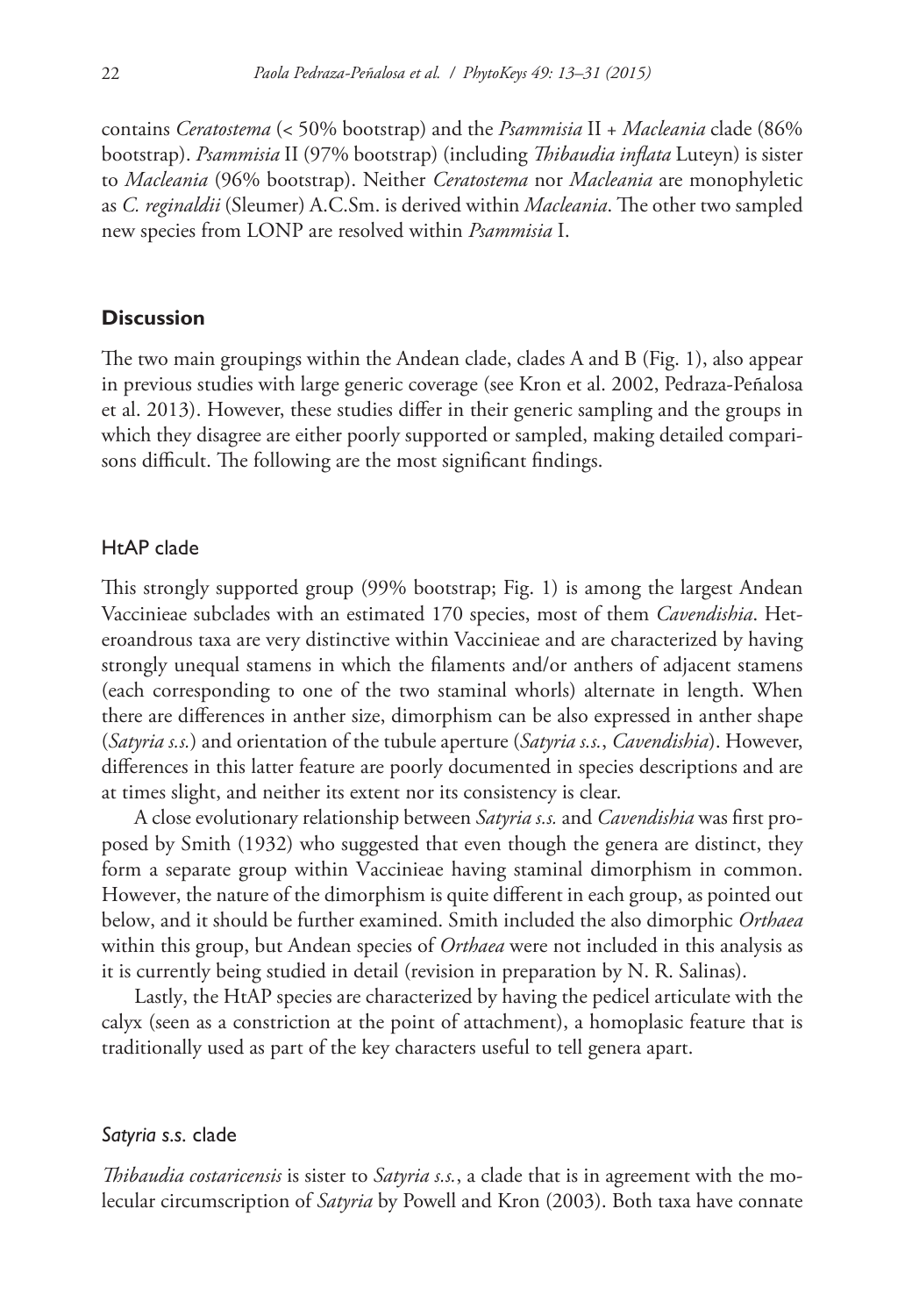filaments (Fig. 1). *Satyria s.s.* species have in common markedly alternately unequal stamens with rigid dimorphic anthers, the longer of which have flaring tubules that are often ornamented or recurved into hooks; their filaments are equal in length (Powell and Kron 2003). Powell and Kron (2003) sampled 11 out of the 22 then recognized species and noted that the Colombian *Satyria* (10 species, 9 of them endemic) needed to be included in future studies to better elucidate evolutionary patterns. Seven Colombian species, including two new to science, are added to this analysis for a total of 18 *Satyria s.l*.

Fifteen morphospecies are placed within *Satyria s.s.*, mostly South American (Fig. 1). However, despite the increased taxonomic coverage, support at the basal nodes is weak and the only well-supported major subclade is that of the Central American species (*S. allenii*–*S. meiantha*, 96% bootstrap). The derived position of these Central American species indicate they are the result of relatively recent dispersals from a South American ancestor. However, in the case of *S. panurensis* (Benth. ex Meisn.) Hook. f. ex Nied., a species found from Mexico to southern Bolivia (including the Guianese Shield to the east) and not included within the Central American clade of *Satyria s.s.*, the direction of the migration of is not clear.

Although the new species are endemic to the same general region, have similar corolla colors and shape, and are the only *Satyria s.s.* known to have an ornamented calyx (winged and/or lobed), they are not sister species. *Satyria* sp. nov. 1, sister to a clade containing species from both Central and South America, is easily differentiated from all other *Satyria s.s.* because of its pseudoverticillate leaves. *S. pilosa* A.C.Sm., another newly sequenced species, present in Antioquia but also beyond, being endemic to the greater Chocó biogeographic region, is sister to *S.* sp. nov. 2 (87% bootstrap).

Some of the molecular-based relationships here obtained using a larger sampling of *Satyria s.s.* do not agree with some of the taxonomic rearrangements of a recent monographic study (Powell 2005). Although the proposed changes have not been formally published, the unpublished names and combinations have already appeared in taxonomic and record-based public databases, as well on annotations of herbarium specimens from several American and European herbaria. Hence the comments below.

*Satyria warszewiczii* is a species thought to be confined to Central America (southern Mexico to Panama), with a broad altitudinal gradient [(100–)300–2500 m] and consequently morphological variation (Luteyn and Wilbur 2005). Based on Principal Components Analyses of the morphological variation, Powell (2005) suggests that 11 species, mostly from South America, are indistinguishable from it and therefore should be synonymized.

Molecular data for *Satyria latifolia* A.C.Sm. and *S. ventricosa*, as well as two morphospecies of the variable *S. grandifolia* (Colombia–Peru) from NW Colombia , all putative synonyms of *S. warszewiczii* according to Powell (2005), were sampled. A third collection of *S. grandifolia* from SW Colombia, which was used in previous phylogenetic analyses (see Powell 2005, Powell and Kron 2003), was also analyzed.

The Central American *Satyria meiantha*, *S. warszewiczii*, and *S. ventricosa* form a clade (95% bootstrap; Fig. 1), in agreement with Powell's taxonomic proposal, and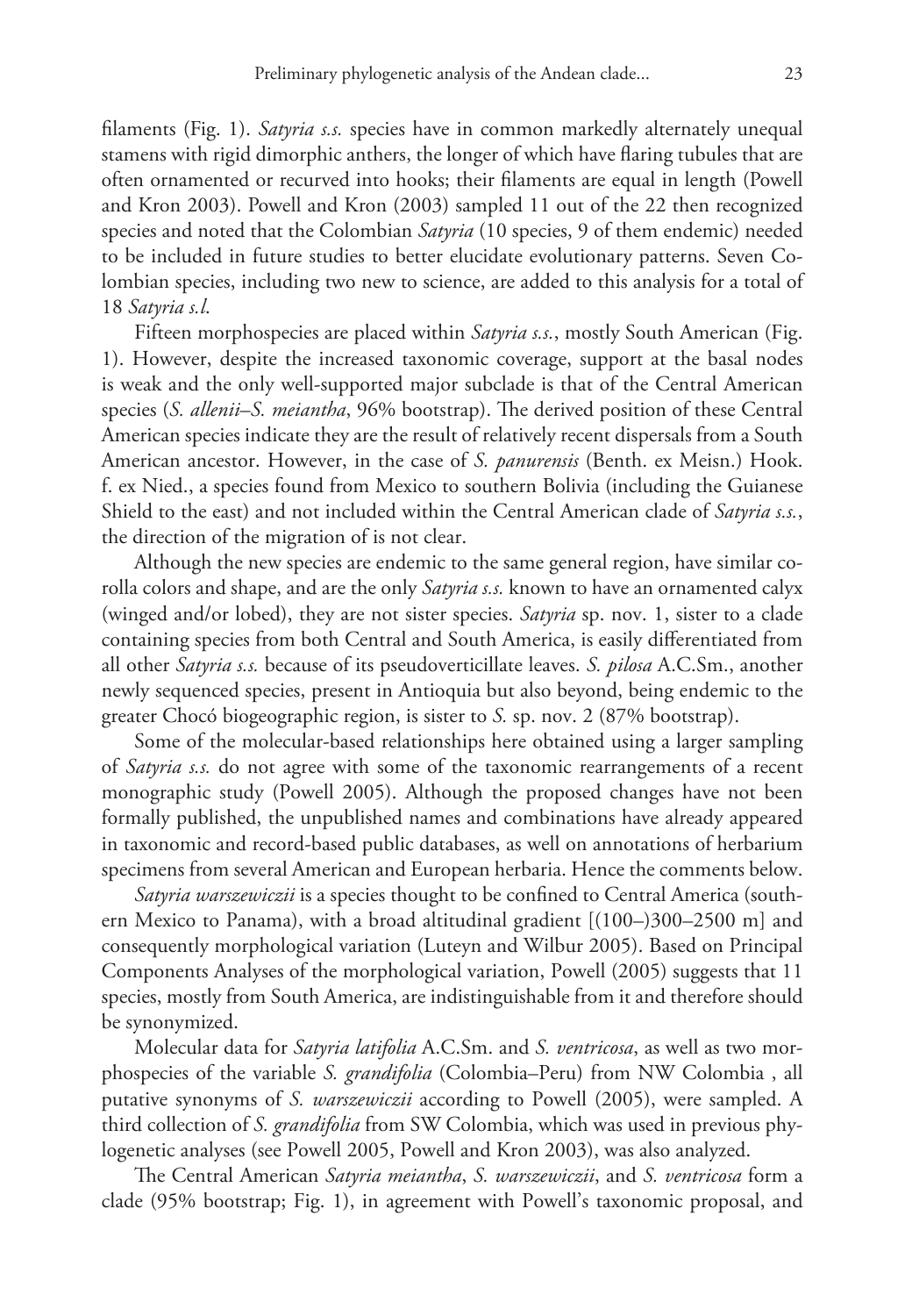they may as well be conspecific, although terminal branch lengths are very long. However, they are more closely related to *S. allenii* A.C.Sm., which was considered by Powell (2005) a distinct species, than to either *S. latifolia* or *S. grandifolia*.

On the other hand, the two newly sequenced specimens of *Satyria grandifolia* from NW Colombia form a well-supported clade sister to the Central American *Satyria s.s*., but with little support, while the *S. grandifolia* from SW Colombia is placed with species of extra-Andean distribution, although again with little support (Fig. 1). As for *Satyria latifolia*, this species is part of a poorly supported tetratomy and is not immediately related to either *S. warszewiczii* or any accession of *S. grandifolia*, as hypothesized. Moreover, there are no big differences between the samples of *S. grandifolia* from NW Colombia, whereas considerable changes have accumulated on the branches and terminals in their sister group, *S. warszewiczii* and relatives.

Altogether, the results suggest that the *Satyria grandifolia* from NW and SW Colombia are not conspecific. The herbarium vouchers of the *S. grandifolia* from NW Colombia were collected in the same biogeographic region (Chocó) where the type species was procured, about 200 km from the type locality. To rule out contamination of our sample, some molecular markers were independently re-sequenced and identical results were obtained. The herbarium voucher of the *S. grandifolia* from SW Colombia (*Luteyn 15204*) was collected much farther away from the type locality, but still within the Chocó biogeographic region. Unfortunately, because *Luteyn 15204* does not have flowers (only fruits), it is not possible to reassess its taxonomic identity.

In the same general area of *Luteyn 15204* there are specimens very similar to those from NW Colombia, however, others have floral and vegetative characteristics that subtly diverge from them and which have not been observed in other studied *S. grandifolia* collections. Without doubt Powell was right at pointing out that species delimitation within *Satyria s.s.* is complicated and that more fieldwork in western Colombia was advised.

It was also (Powell 2005) suggested that *Satyria arborea* A.C.Sm., endemic to Colombia, should be synonymized with *S. allenii*, endemic to Panama. However, in this analysis they are not sister species, with *S. allenii* placed at a more derived position within a well-supported clade that includes other Central American *Satyria s.s*. (Fig. 1). The newly sequenced *S. arborea* was collected relatively close to the type locality and it is easily differentiated from *S. allenii* by anther length (about twice as long in *S. arborea*). Anther length may be one of the best characters, beyond geographic distribution, to differentiate among these species, as other traditionally used features such as length of the petiole and pedicel and life form have been shown to be inadequate (Powell 2005).

# *Cavendishia* clade

Filaments and anthers of adjacent stamens are of different lengths in *Cavendishia*, a diagnostic character that has been invoked by most of the taxonomic classifications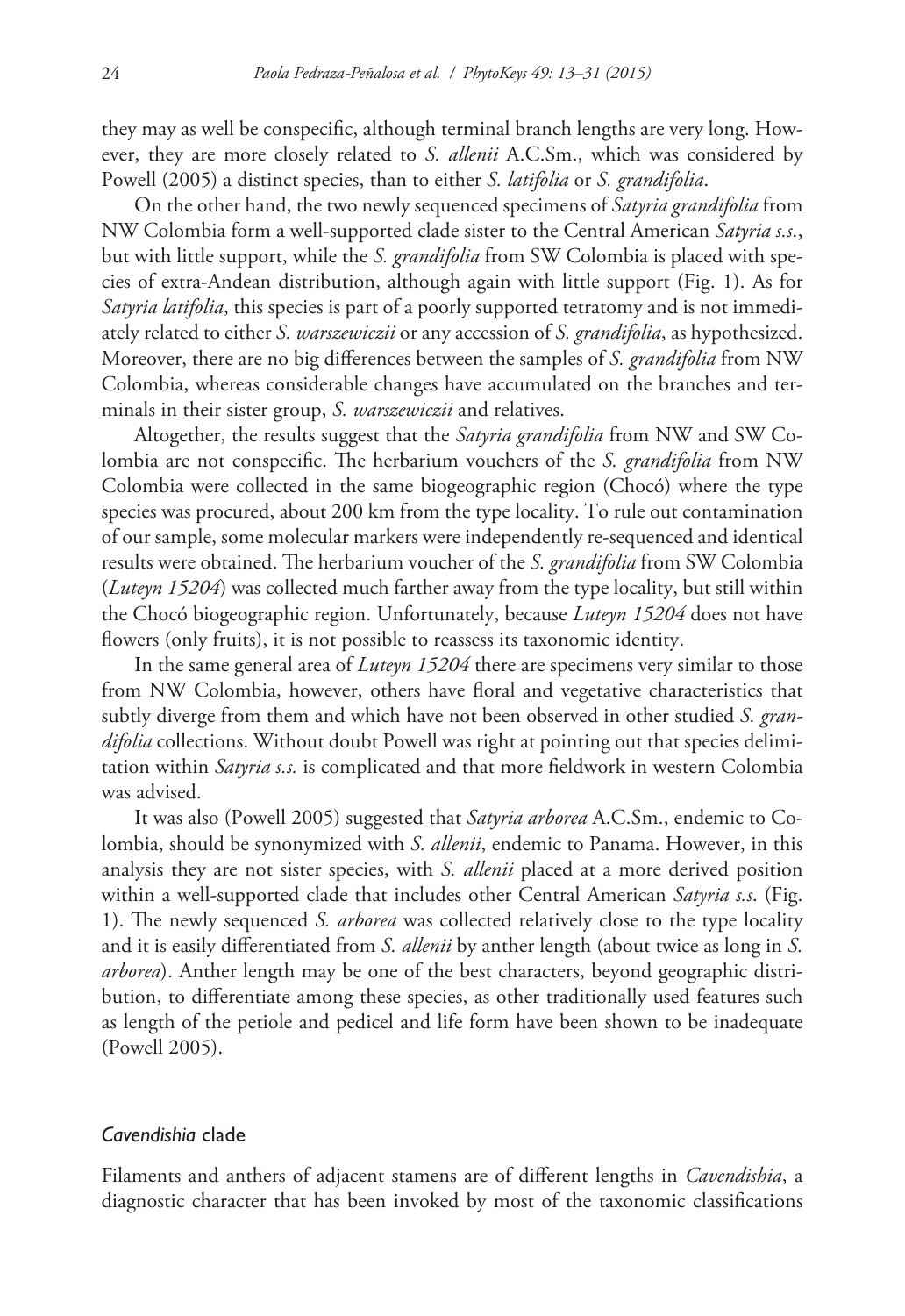of the neotropical Vaccinieae of the last century (Luteyn 1983, Smith 1932, Sleumer 1941). However, the *Cavendishia* clade also includes *Thibaudia jahnii* (but < 50% bootstrap) toward its base (Fig. 1), a taxon that lacks the characteristic heteroandrous morphology of the genus *Cavendishia* and of the entire HtAP clade. Besides sharing free stamens, there are no other apparent morphological characters that satisfactorily explain the placement of *T. jahnii* within this clade

*Cavendishia* has approximately 130 species, most of which are native/endemic to Colombia. The 15 species of *Cavendishia* here analyzed include representatives from the two currently recognized subgenera of *Cavendishia*: *Chalmydantha* and *Cavendishia*, as well as of four of the five sections of subgenus *Cavendishia* (*Foreroa* is missing), all but one of the series of section *Cavendishia* (*Uniflorae* is missing), and all but series *Lactiviscidae* of section *Engleriana* (see Table 1). Unfortunately, none of the subgenera, sections, or series of *Cavendishia* is resolved as monophyletic. However, it must be cautioned that the phylogenetic relationships recovered within *Cavendishia* are too poorly supported to draw strong conclusions and a more extended taxonomic/ molecular sampling of it is needed.

From a more general point of view, taxa present in Central America have a more derived position, but unlike *Satyria s.s.* in which Central American species are clustered together, in *Cavendishia* the Central American species are dispersed throughout the clade [*C. lindauiana* Hoerold, *C. quereme* (Kunth) Benth. & Hook. f., *C. pubescens* (Kunth) Hemsl., *C. capitulata* Donn.Sm., *C. bracteata* Ruiz & Pav. ex J.St.-Hil.].

# HmCP clade

The relationships recovered for this clade (Fig. 1) are consistent with those found by Pedraza-Peñalosa et al. (2013). Taxa in this clade all have equal stamens and their pedicels are continuous with the calyx, unlike the HtAP clade, the sister group. That being said, the sampled species of *Demosthenesia* A.C.Sm. have slightly unequal filaments, but not as markedly as in the HtAP clade.

The HmCP clade unites groups with diverse morphologies. The only monophyletic genera within it are relatively small (up to 12 spp.) and have contrasting geographic patterns: *Anthopterus* is widely distributed in the neotropics, while *Pellegrinia* and *Demosthenesia* are both endemic to a small area of the Peruvian and Bolivian Andes (Fig. 1). However, many subclades within HmCP are well supported and the two largest stand out. The four species of the *Anthopterus revolutus*–*Thibaudia floribunda* clade (77% bootstrap) have in common winged or angulate calyces and corollas, whereas the seven species of the *Diogenesia alstoniana*–*Demosthenesia spectabilis* clade (96% bootstrap) in contrast all have terete calyces and corollas.

Only one species of *Themistoclesia* Klotzsch was included in this analysis. However, *Themistoclesia* with articulate calyces have recently been described, but unfortunately, none of them was available for sequencing. These taxa also have other characteristics not previously thought to occur in the genus and it has been hypothesized they may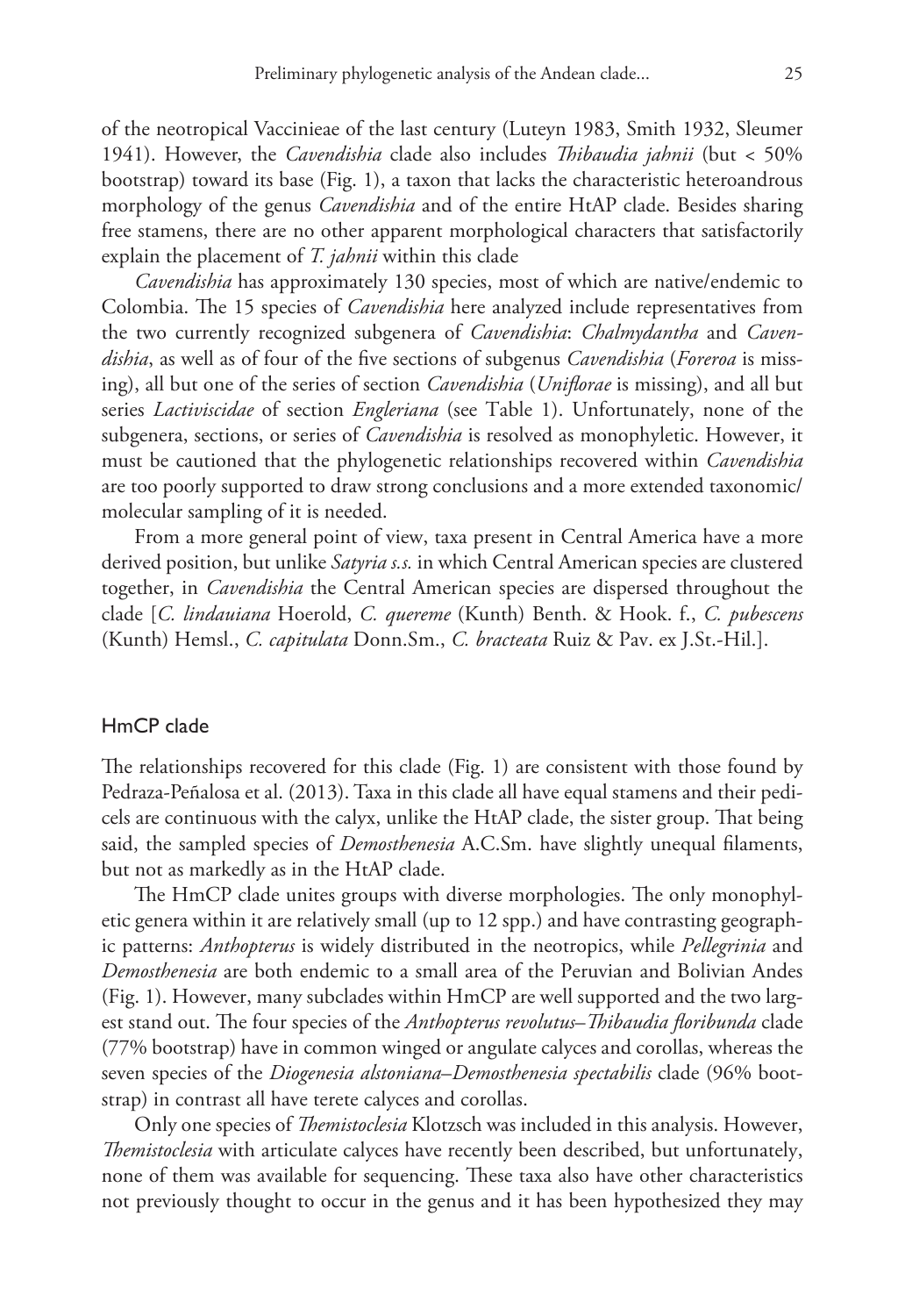represent a geographically and morphologically distinct clade (Pedraza-Peñalosa and Luteyn 2010). Thus, future analyses should sample in more detail the morphological diversity of *Themistoclesia*, as well as that of other members of the HmCP clade.

#### *Thibaudia p.p.* clade

All species in the *Thibaudia p.p.* clade have pedicels articulated with the calyx; it is precisely the presence of such articulation that initially defined *Thibaudia* section *Eurygania*, currently a synonym of *Thibaudia*. However, the staminal characters that seem to be important in defining other larger clades are absent here. This analysis supports Powell and Kron's (2003) assessment that species of *Satyria* in this clade, all endemic to S Peru and N Bolivia, should be segregated from *Satyria s.s.* (Fig. 1). The anther tubules of these *Satyria* do not diverge much distally, their sides being more parallel, and their tips lack ornamentations, so differing from *Satyria s.s.* (Powell 2005). The *Thibaudia*  and *Satyria* species that cluster together all have equal or slightly unequal stamens and connate filaments.

On the other hand, although the *T. macrocalyx*–*T. pachyantha* subclade (74% bootstrap) also includes species with equal stamens, their filaments are free. Other characters that are alos shared by some of the members of the *Thibaudia p.p.* are thick corolla and calyx limb, anthers with poor distinction between tubules and thecae, thecae papillose and dehiscence by ventral clefts.

# *Psammisia*–*Ceratostema*–*Macleania* clade

*Psammisia s.l.* contains species with terete to winged calyces; fused, free or coherent staminal filaments; short to long corollas; and pinnate or plinerved laminas. It also includes perhaps the greatest variety of corolla shapes of any neotropical Vaccinieae (tubular, obconic, urceolate, turbinate and depressed, hemispheric); and also a great variety of corolla colors (yellow, magenta, vermilion, dark wine, red, white, green, etc.) and color combinations (solid, bicolor, multicolor).

The unifying staminal features of *Psammisia s.l.* include stout anthers, free tubules, and connectives, the region where filaments adhere to the anthers, that are 2-spurred, alternately spurred (i.e. only one staminal cycle is spurred), or rarely unspurred. It is precisely because of the presence of spurs that Smith (1932) linked *Psammisia* to a group of *Macleania* whose connectives are faintly thickened distally. These thickened connectives were interpreted as a step toward the spurred condition observed in some *Psammisia s.l*. A morphological connection between members of *Psammisia* and *Macleania* is suggested by these results, as *Psammisia s.l.* is resolved in two clades, one of them sister to *Macleania*. However, the morphological basis of this relationship it is not yet known. As for the second grouping of *Psammisia s.l.*, it is part of a more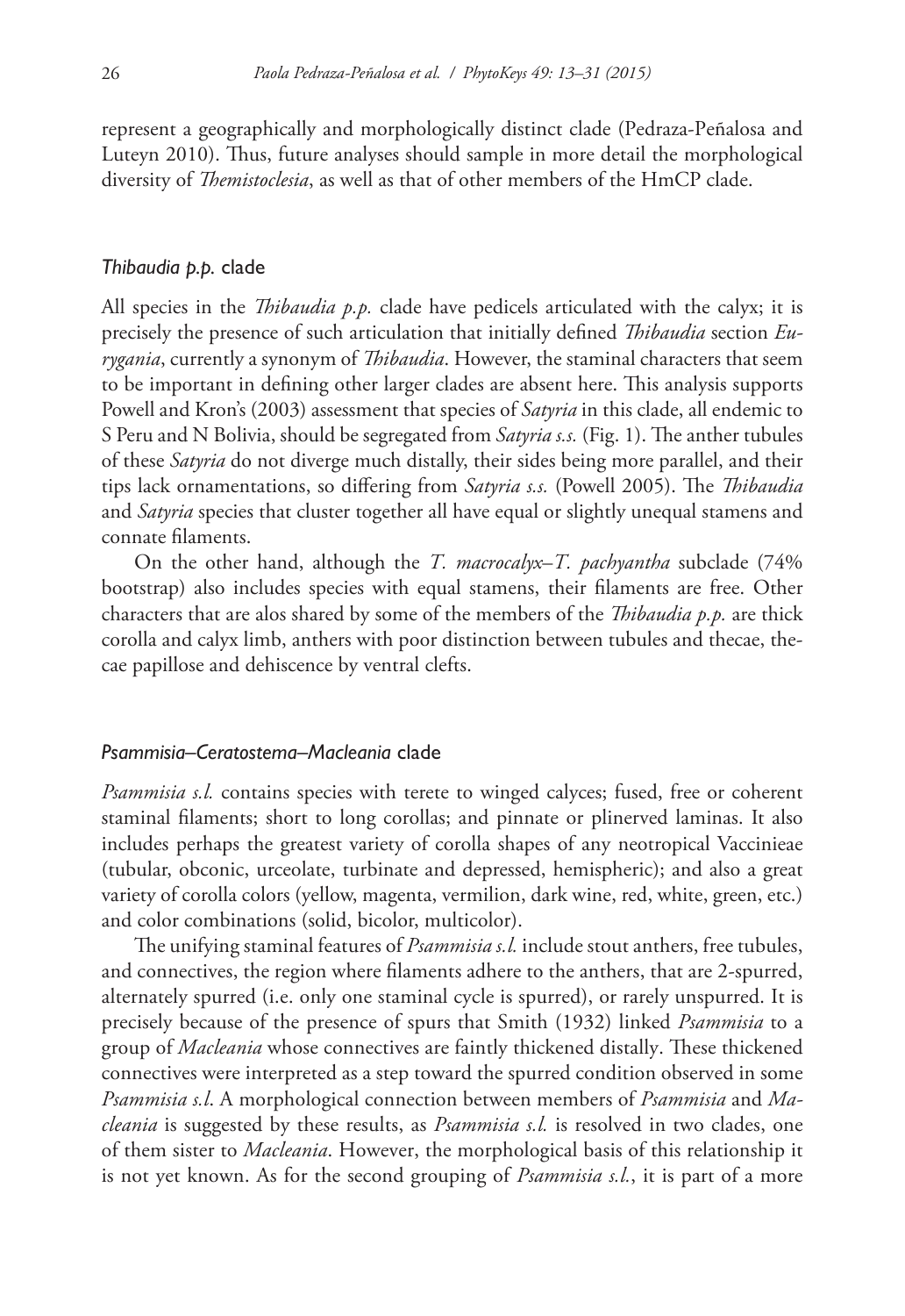basal tritomy. Unfortunately, because taxon sampling is still inadequate and the type species of the genus was not available for sequencing, it is uncertain which *Psammisia*  clade will retain the name.

#### *Psammisia* I clade

Most of the sampled *Psammisia s.l.* are found within the *Psammisia I* clade (*P. grandiflora*–*P. pedunculata*, < 50% bootstrap), which is dominated by species from the N Andes (Fig. 1). *Psammisia dolichopoda* A.C.Sm. is the only species that is also present in Central America. However, ongoing studies suggest that it has considerable morphological variation and may represent more than one species (Pedraza-Peñalosa pers. obs.).

Two of the new species from LONP are placed here, within a clade (77% bootstrap) dominated by Colombian taxa; the only exception is the rare *Psammisia oreogenes* Sleumer, which was earlier thought to be exclusive to Ecuador but is now known to also occur in the Colombian portion of the Chocó biogeographic region (Fig. 1). The new species from LONP portray morphological characters that are either unusual in *Psammisia s.l.* (e.g., *P.* sp. nov. 1 has large leaves with pinnate venation) or previously unknown (i.e., *P.* sp. nov. 2 is the only known taxon with pseudoverticillate leaves). In general, the novel taxa are morphologically different and molecular sequence data indicate they are not immediately related.

It is difficult to find unifying morphological characters for *Psammisia I*. Moreover, the clade lacks support and has a tritomy at its base. Within it, only the *P.* sp. nov. 1–*P.* sp. nov. 2 subclade has moderate support (77% bootstrap). All its species share chartaceous to subcoriaceous leaves, pinnate venation, racemes with short rachises typically less than 1.6 cm long making the inflorescences look fasciculate, and medium sized corollas 8–22 mm long.

#### *Psammisia* II

Sequence data shows that *Psammisia* II taxa are more closely related to *Macleania* than to other congeneric species (Fig. 1). Unifying characteristics of the *Psammisia* II group comprise coriaceous leaves, plinerved venation, racemes with usually conspicuous rachises (1–26 cm long), and long corollas (17–40 mm). The inclusion of *Thibaudia inflata* within *Psammisia* II in a relatively derived position, deserves further scrutiny as its pedicel and calyx are continuous, whereas in most *Macleania*, and in all *Psammisia s.l.* it is articulated.

Furthermore, other morphological features seem to also help to differentiate between the *Psammisia* I and II clades. The leaves of *Psammisia* II have laminar glands at the base of the abaxial side, while the leaves of *Psammisia* I do not have basal glands, or when laminar glands are present, they are then spread through the entire abaxial surface (e.g., *P. sodiroi*, see Pedraza-Peñalosa et al. 2013). Anther morphology also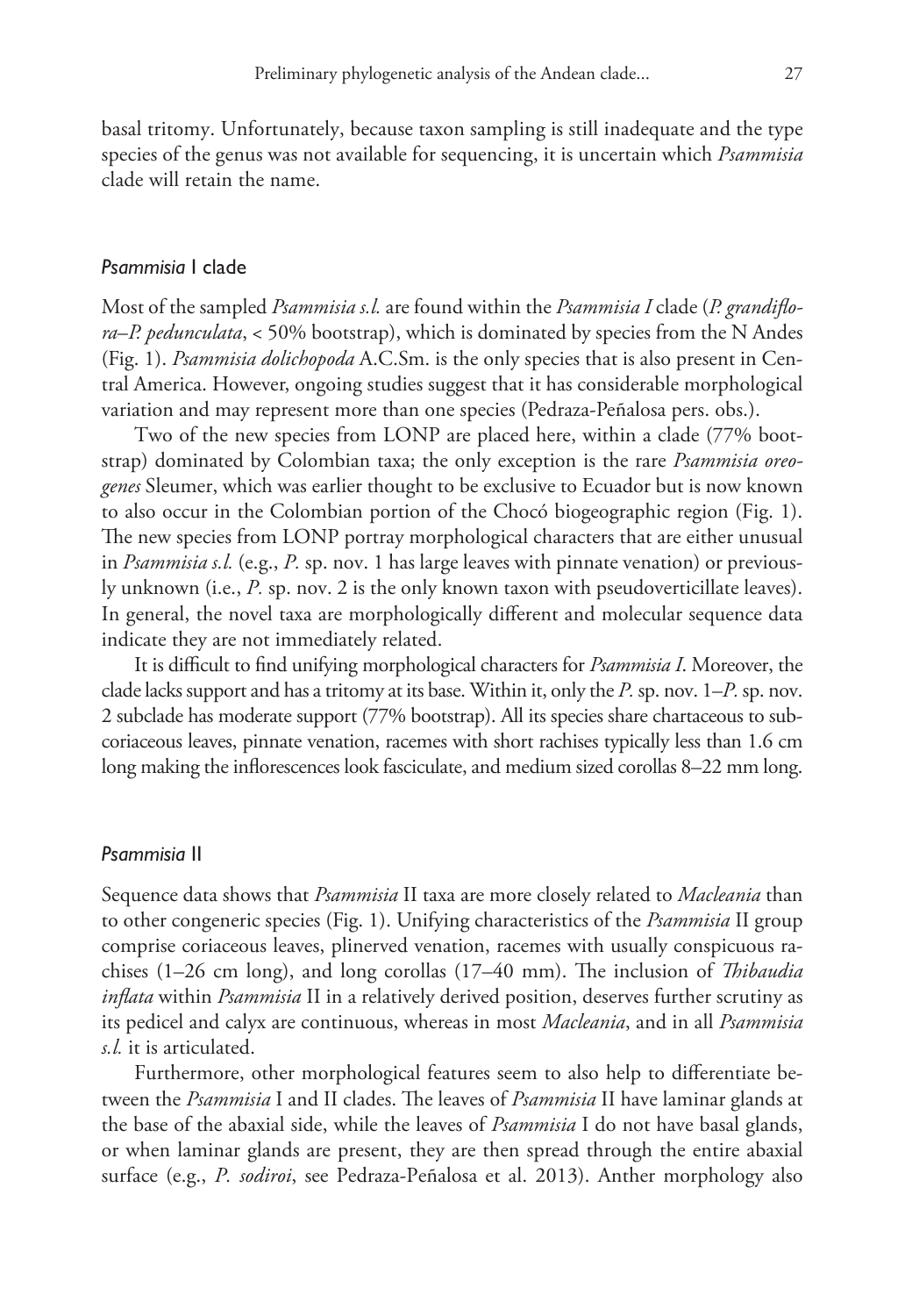seems to be helpful, with *Psammisia* II possessing well-developed tubules of a diameter similar to that of the theca, while in *Psammisia* I tubules are smaller and narrower, of a basal diameter only a fraction of the theca width.

#### *Macleania* clade

*Macleania* is sister to *Psammisia* II and there is good support for this clade and this relationship; the former clade includes *M. floridunda* Hook., the type species of the genus (Fig. 1). Because of its morphological range, Smith (1932) considered *Macleania* a coherent genus from which other genera were in the process of being derived. However, the subgenera *Aponema* and *Macleania*, which were thought to be morphologically well delimited, are not monophyletic. Moreover, although most sampled *Ceratostema* form a clade (but unsupported) placed within the basal tritomy of the *Psammisia*– *Ceratostema*–*Macleania* clade, *C. reginaldii* is resolved within *Macleania*.

As for *Ceratostema*, although as currently circumscribed is morphologically recognizable, it is not monophyletic and the sampled species fail to form a well supported clade. *Ceratostema* was one of the first genera to be erected, and because Ericaceae is a predominantly montane group with a high number of endemics, it is not difficult to imagine the challenges earlier taxonomists faced to procure sufficient specimens for their studies. Limited collections and field observations led to problematic generic classifications. Consequently, not only many species have been transferred out of *Ceratostema*, but also entire genera have been segregated from within it such as *Demosthenesia* and *Pellegrinia*. Both genera are here resolved as monophyletic and not closely related to any sampled *Ceratostema*. Unfortunately, both taxon (16 out of ca. 75 spp.) and molecular sampling are still insufficient to better discern the evolutionary relationships between *Macleania* and *Ceratostema*.

# **Conclusions**

With the study of the undersampled Colombian taxa, a critical component of neotropical Vaccinieae, a more complete picture of the complexity of the phylogenetic relationships within the Andean Vaccinieae has emerged.

The molecular results suggest that the observed diversity of neotropical Vaccinieae is mostly due to the diversification of several clades of Andean origin that do not necessarily correspond to the current taxonomic classification. Several genera that have been traditionally broadly defined are resolved as non-monophyletic and it seems likely they could be further split into more discrete groups. All this points to the need for broadscale comparative anatomical and morphological studies to reevaluate homologies, synapomorphies and clade support in general.

Indeed, although a cladistic analysis of morphological characters is premature at this point, it was still possible to identify morphological characters that seem to dif-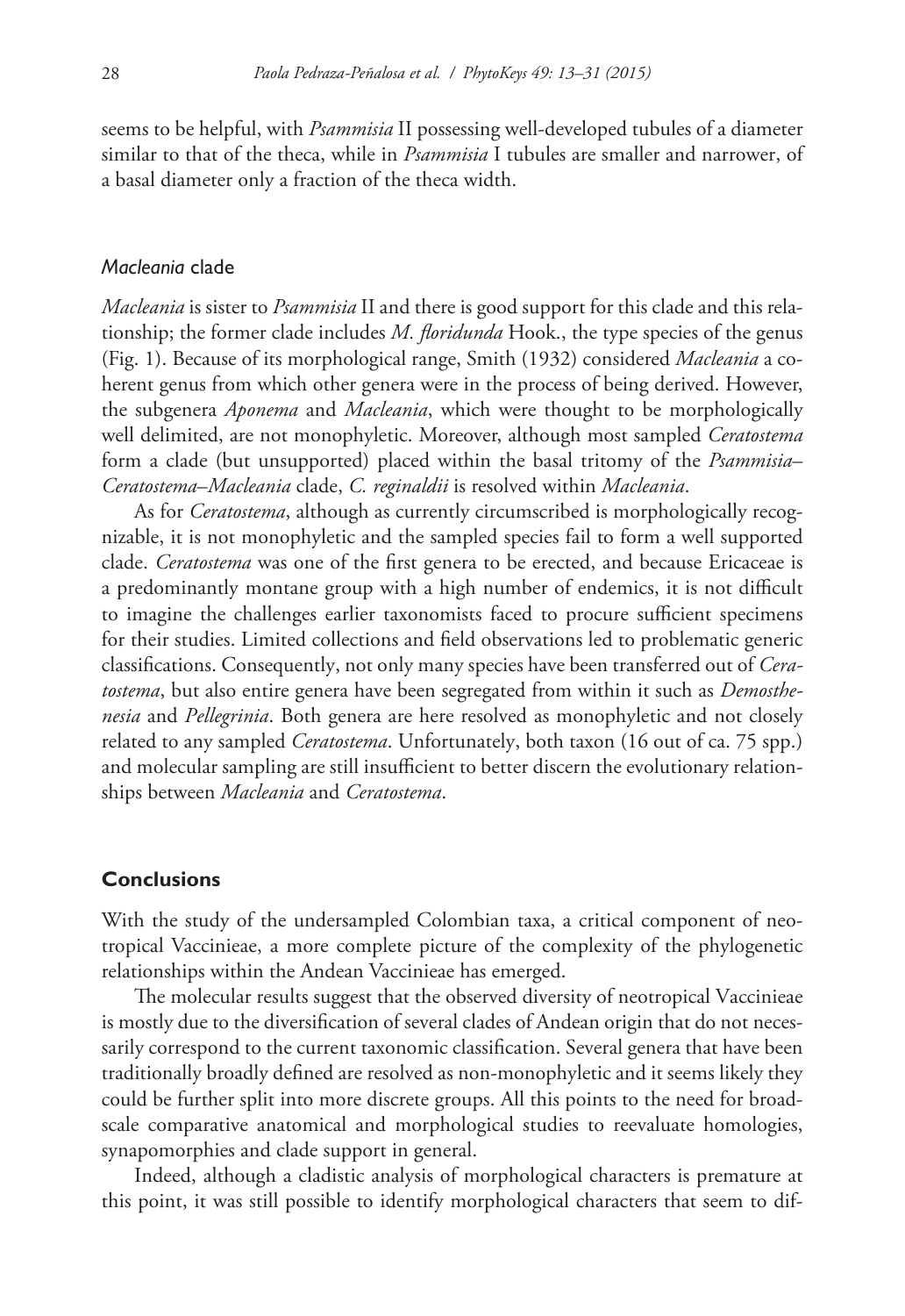ferentiate among some major clades and subclades. Most notable are the HtAP and HmCP clades, both strongly supported molecularly and easily diagnosable morphologically – they reflect the diversity of arrangements and morphologies of the stamens and flowers of Vaccinieae. However, although morphological characters may diagnose clades in one part of the tree, they may vary within a clade in another part of the tree. Such is the case of the fusion of staminal filaments, a character diagnostic for *Satyria s.s.*, the HmCP, and *Cavendishia* clades, but which is variable within the well-supported *Macleania* clade.

This analysis unequivocally places the newly discovered Colombian Vaccinieae within *Satyria s.s.* and the *Psammisia* I clade, 2 species in each clade, but not closely related to each other within their respective clades.

The small *Satyria s.s.* is a complex genus with species limits that are hard to elucidate. It is now clear that many morphological characters previously thought to differentiate species, especially those based on the scant voucher specimens available to earlier workers, do not work in the light of today's better documented intraspecific variation. Molecular results suggest that continuous characters (i.e., size) include informative data and can be used to distinguish species. Fieldwork in LONP suggests that characters that are not reported in herbarium labels and that cannot be recognized in herbarium specimens may be useful to work out species hard to differentiate (i.e. tridimensional shape of calyx, corolla, fruits, seed and embryo color) and these characters need to be reported on a regular basis.

Taxon sampling was nearly doubled in this analysis when compared to previous studies dealing with Andean species and robust monophyletic groups such as, *Anthopterus*, *Demosthenesia*, *Gonocalyx*, *Pellegrinia*, and *Satyria s.s*., were identified within the Andean clade, although admittedly the first four genera included only two species each. However, *Gonocalyx*, present in both Central and South America, may be of Mesoamerican origin. Clearly, more exhaustive analyses are necessary to fully resolve intergeneric relationships, and even the monophyletic groups here discerned (with exception of *Satyria s.s*.) need better representation. Further phylogenetic work is obviously needed for the large and non-monophyletic *Psammisia s.l.*, *Macleania*, *Thibaudia s.l.* and *Ceratostema*, accompanied of field and herbarium work.

Lastly, it is also important to increase the representation of Central American species in order to further explore diversification and colonization of that region. In these results, there is evidence of multiple dispersals of Andean Vaccinieae to Central America and of at least one radiation within Central America (Central American *Satyria s.s.*) of a genus of Andean origin.

# **Acknowledgements**

We are grateful to the National Science Foundation for supporting fieldwork related to this project (Grant number: DEB-10206230). We thank Parques Nacionales Naturales de Colombia and especially the staff of Parque Nacional Natural Las Orquídeas for their logistical support and invaluable help during the arduous and always successful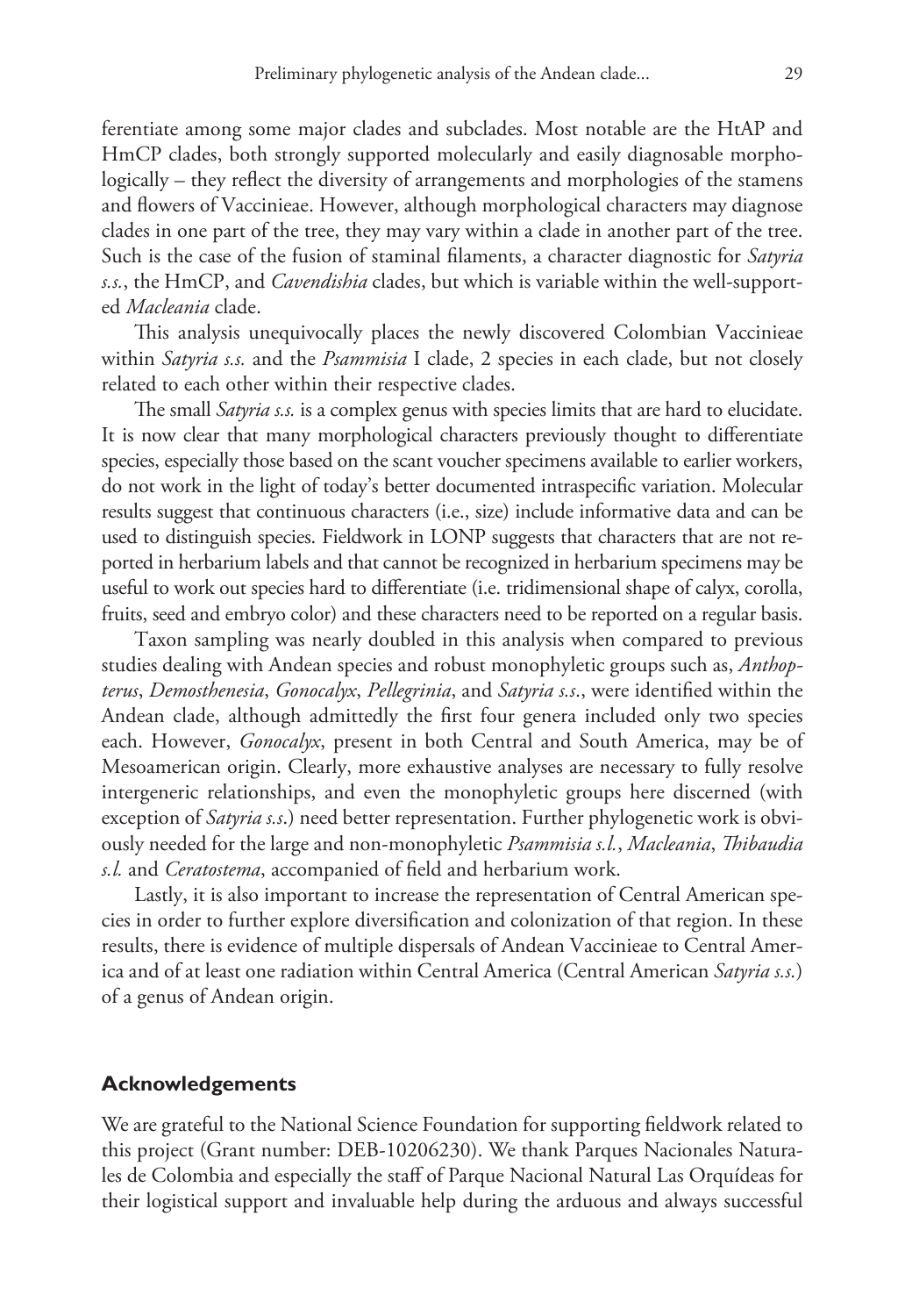field expeditions. Lastly, we are also grateful to the Herbario Nacional Colombiano and Instituto de Ciencias Naturales for their support and help procuring herbarium voucher specimen of Ericaceae for their study.

# **References**

- Darriba D, Taboada GL, Doallo R, Posada D (2012) jModelTest 2: more models, new heuristics and parallel computing. Nature Methods 9: 772. [doi: 10.1038/nmeth.2109](http://dx.doi.org/10.1038/nmeth.2109)
- Edgar RC (2004) MUSCLE: a multiple sequence alignment method with reduced time and space complexity. BMC Bioinformatics 5: 113. [doi: 10.1186/1471-2105-5-113](http://dx.doi.org/10.1186/1471-2105-5-113)
- Guindon S, Gascuel O (2003) A simple, fast and accurate method to estimate large phylogenies by maximum-likelihood. Systematic Biology 52: 696–704. [doi:](http://dx.doi.org/10.1080/10635150390235520) [10.1080/10635150390235520](http://dx.doi.org/10.1080/10635150390235520)
- Kron KA, Powell EA, Luteyn JL (2002) Phylogenetic relationships within the blueberry tribe (Vaccinieae, Ericaceae) based on sequence data from *matK* and nuclear ribosomal ITS regions, with comments on the placement of *Satyria*. American Journal of Botany 89: 327–336. [doi: 10.3732/ajb.89.2.327](http://dx.doi.org/10.3732/ajb.89.2.327)
- Luteyn JL (1983) Ericaceae: part I. *Cavendishia*. Flora Neotropica Monographs 35: 1–289.
- Luteyn JL (2002) Diversity, adaptation, and endemism in neotropical Ericaceae: Biogeographical patterns in the Vaccinieae. The Botanical Review 68(1): 55–87. [doi:](http://dx.doi.org/10.1663/0006-8101(2002)068%5B0055:DAAEIN%5D2.0.CO;2) [10.1663/0006-8101\(2002\)068\[0055:DAAEIN\]2.0.CO;2](http://dx.doi.org/10.1663/0006-8101(2002)068%5B0055:DAAEIN%5D2.0.CO;2)
- Luteyn JL, Wilbur RL (2005) Flora Costaricensis. Family #172 Ericaceae. Fieldiana, Botany, New Series 45: 1–107.
- Mittermeier RA, Myers N, Thomsen JB, de Fonseca GAB, Olivieri S (1998) Biodiversity hotspots and major tropical wilderness areas: approaches to setting conservation priorities. Conservation Biology 12: 516–520. [doi: 10.1046/j.1523-1739.1998.012003516.x](http://dx.doi.org/10.1046/j.1523-1739.1998.012003516.x)
- Morawetz W, Raedig C (2007) Angiosperm biodiversity, endemism and conservation in the Neotropics. Taxon 56: 1245–1254. [doi: 10.2307/25065916](http://dx.doi.org/10.2307/25065916)
- Myers N, Mittermeier RA, Mittermeier CG, de Fonseca GAB, Kent J (2000) Biodiversity hotspots for conservation priorities. Nature 403: 853–858. [doi: 10.1038/35002501](http://dx.doi.org/10.1038/35002501)
- Pedraza-Peñalosa P (2009) Systematics of the neotropical blueberry genus *Disterigma* (Ericaceae). Systematic Botany 34: 406–413. [doi: 10.1600/036364409788606352](http://dx.doi.org/10.1600/036364409788606352)
- Pedraza-Peñalosa P (2010a) Insensitive blueberries: a total evidence analysis of *Disterigma* s.l. (Ericaceae) exploring transformation costs. Cladistics 26: 388–407. [doi: 10.1111/j.1096-](http://dx.doi.org/10.1111/j.1096-0031.2009.00293.x) [0031.2009.00293.x](http://dx.doi.org/10.1111/j.1096-0031.2009.00293.x)
- Pedraza-Peñalosa P (2010b) *Disterigma* (Ericaceae: Vaccinieae). Flora Neotropica Monographs 108: 1–126.
- Pedraza-Peñalosa P, Luteyn JL (2010) New species of Ericaceae (Vaccinieae) from the Andes of Bolivia and Peru. Brittonia 62: 39–56. [doi: 10.1007/s12228-009-9096-6](http://dx.doi.org/10.1007/s12228-009-9096-6)
- Pedraza-Peñalosa P, Salinas NR, Wheeler WC (2013) Venation patterns of neotropical blueberries (Vaccinieae: Ericaceae) and their phylogenetic utility. Phytotaxa 96: 1–53. [doi:](http://dx.doi.org/10.11646/phytotaxa.96.1.1) [10.11646/phytotaxa.96.1.1](http://dx.doi.org/10.11646/phytotaxa.96.1.1)